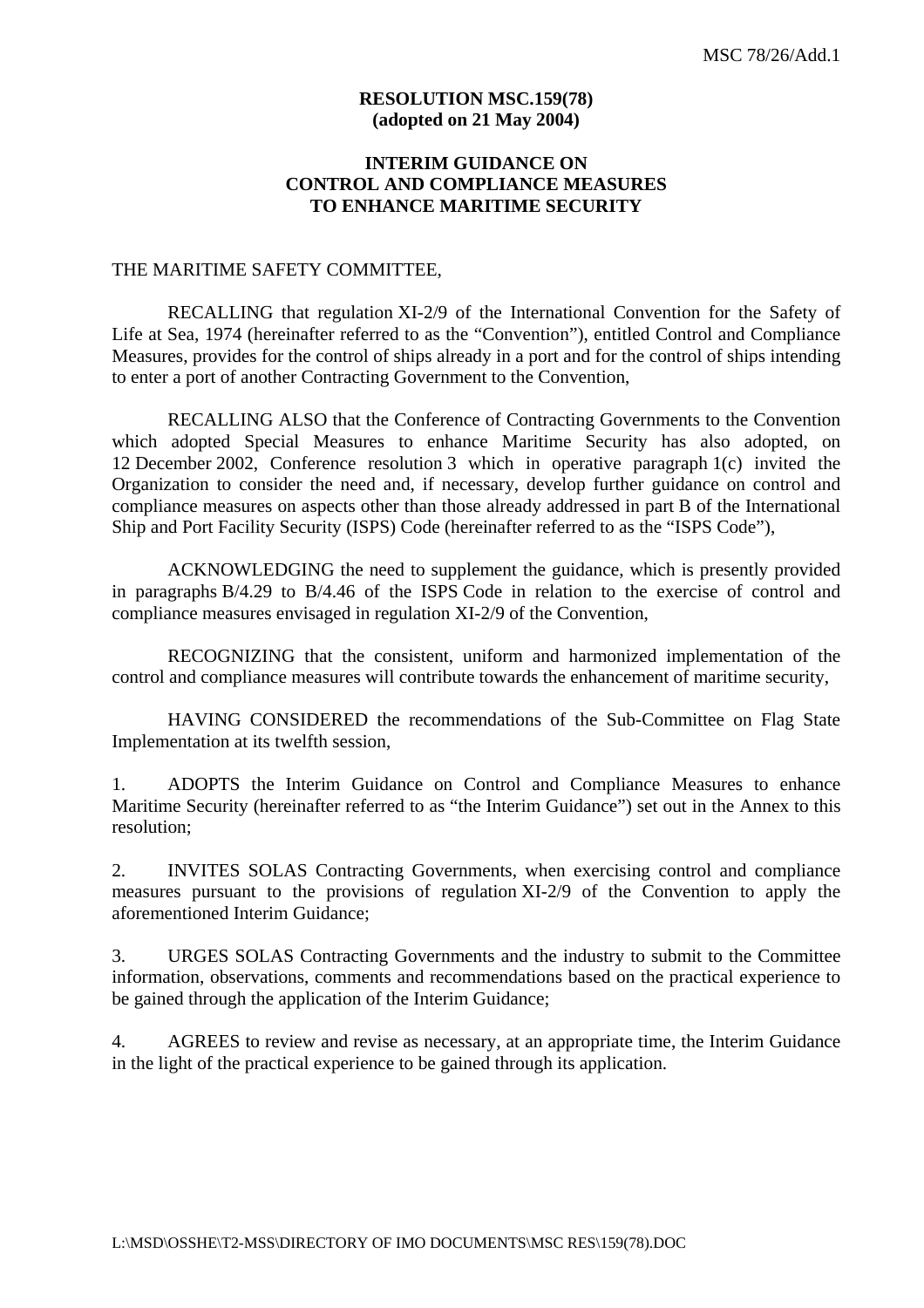#### ANNEX

## **INTERIM GUIDANCE ON CONTROL AND COMPLIANCE MEASURES TO ENHANCE MARITIME SECURITY**

#### **CHAPTER 1**

#### **INTRODUCTION**

### **PURPOSE**

1.1 This document is intended to provide basic guidance on the conduct of control and compliance measures, in accordance with the provisions of regulation XI-2/9 of the International Convention for the Safety of Life at Sea, 1974, as amended (hereinafter referred to as "SOLAS"), in order to afford consistency. It is also the goal of this document to assist in the recognition and rectification of perceived deficiencies in the ship's security plan, its security equipment, its interface with the port facility, or the ship's personnel. The impact of such perceived deficiencies on the ability of the ship to conform to its security plan and, where clear grounds exist for suspecting that such deficiencies exist, to provide guidance concerning the application of control and compliance measures for ships in port and for ships intending to enter ports.

1.2 Nothing in this Guidance prejudices Contracting Governments to SOLAS (hereinafter referred to as "Contracting Government") from taking measures having a basis in, and consistent with, international law to ensure the safety or security of persons, ships, port facilities and other property in cases where the ship, although in compliance with SOLAS chapter XI-2 and part A of the International Ship and Port Facility Security Code (hereinafter referred to as the "ISPS Code"), is still considered to present an unacceptable security risk (ISPS Code paragraph B*/*4.34).

### **APPLICATION**

1.3 This Guidance applies to the exercise of control and compliance measures in respect of ships that are required to comply with SOLAS chapter XI-2 and part A of the ISPS Code.

1.4 Contracting Governments should not give more favourable treatment to ships flying the flag of a State which is not a Contracting Government to SOLAS and not a Party to the 1988 SOLAS Protocol<sup>1</sup>. Accordingly, the requirements of SOLAS regulation XI-2/9, the guidance provided in part B of the ISPS Code and this Guidance should be applied to those ships, (paragraph B/4.45 of the ISPS Code).

## **INTRODUCTION TO SOLAS REGULATION XI-2/9**

1.5 Under the provisions of SOLAS article I and chapter XI-2 and part A of the ISPS Code, Contracting Governments are responsible for promulgating laws and regulations and for taking other steps which may be necessary to give SOLAS chapter XI-2 and part A of the ISPS Code

 $\frac{1}{1}$ 

Protocol of 1988 relating to the International Convention for the Safety of Life at Sea, 1974.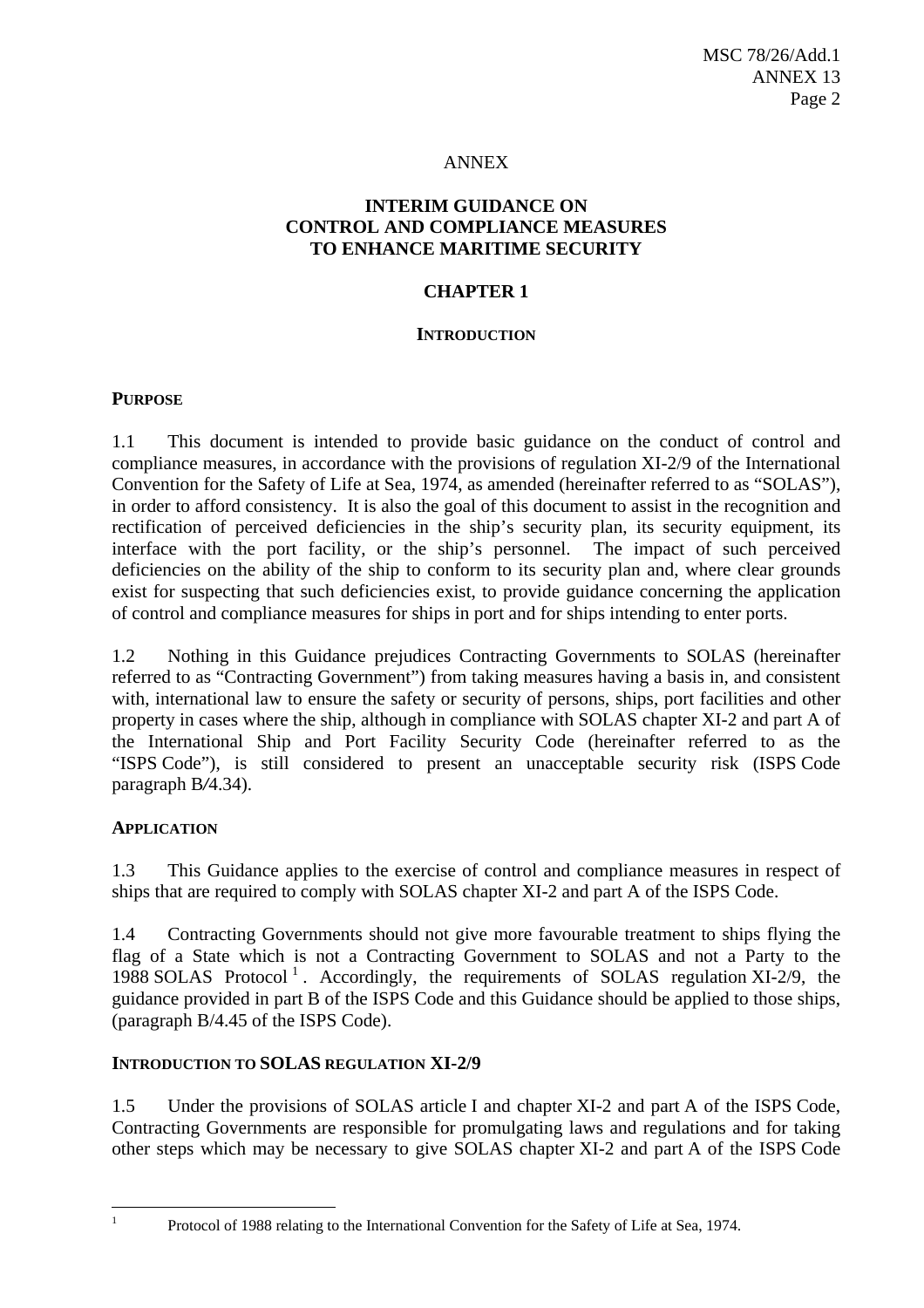full and complete effect so as to ensure that, from the point of view of security, a ship fully complies with the applicable requirements.

1.6 SOLAS regulation XI-2/9 describes the control and compliance measures applicable to ships to which SOLAS chapter XI-2 applies. It is divided into three distinct sections: control of ships already in port; control of ships intending to enter a port of another Contracting Government; and additional provisions applicable to both situations (ISPS Code paragraph B*/*4.29).

1.7 SOLAS regulation XI-2/9.1, on control of ships in port, implements a system for the control of ships while in the port of another Contracting Government where duly authorized officers of that Contracting Government, have the right to go on board the ship to verify that the required International Ship Security Certificate (ISSC) or an Interim International Ship Security Certificate (Interim ISSC) is in proper order. Then, if there are clear grounds to believe the ship does not comply with the relevant regulations, control measures such as additional inspections or detention may be taken. This system corresponds to the port State control inspections envisaged in SOLAS regulation I/19. SOLAS regulation XI-2/9.1 builds on these provisions and allows for additional measures (including expulsion of a ship from a port to be taken as a control measure) when duly authorized officers have clear grounds for believing that a ship is in non-compliance with the requirements of SOLAS chapter XI-2 or part A of the ISPS Code. SOLAS regulation XI-2/9.3 describes the safeguards that promote fair and proportionate implementation of these additional measures (ISPS Code paragraph B/4.30).

1.8 SOLAS regulation XI-2/9.2 applies control measures to ensure compliance for ships intending to enter a port of another Contracting Government and introduces an entirely different concept of control within SOLAS chapter XI-2, applying to security only, available to a port State. Under this regulation measures may be implemented prior to the ship entering port*,* to better ensure security. Just as in SOLAS regulation XI-2/9.1, this additional control system is based on the concept of clear grounds for believing the ship does not comply with SOLAS chapter XI-2 or part A of the ISPS Code, and includes safeguards in SOLAS regulation XI-2/9.2.2 and XI-2/9.2.5 as well as in SOLAS regulation XI-2/9.3 (ISPS Code paragraph B*/*4.31).

1.9 The international law implications of SOLAS regulation XI-2/9 are particularly relevant, and the regulation should be implemented with SOLAS regulation XI-2/2.4 in mind, as the potential exists for situations where either measures will be taken which fall outside the scope of SOLAS chapter XI-2, or where rights of affected ships, outside SOLAS chapter XI-2, should be considered. Thus, SOLAS regulation XI-2/9 does not prejudice the Contracting Government from taking measures having a basis in, and consistent with, international law to ensure the safety or security of persons, ships, port facilities and other property in cases where the ship, although in compliance with SOLAS chapter XI-2 and part A of the ISPS Code, is still considered to present a security risk (ISPS Code paragraph B*/*4.34).

1.10 The establishment of clear grounds for the application of control measures is based not only on the ship itself but also on interactions with port facilities or with other ships. A ship otherwise compliant with SOLAS chapter XI-2 and part A of the ISPS Code may be subject to appropriate control measures if that ship had interactions with a non-compliant port facility or ship. In deciding whether to impose control measures in such cases, consideration should be given to any special or additional security measures the ship implemented and maintained during the interaction with the non-compliant port facility or ship to minimize the risk of a security incident (ISPS Code paragraph B*/*4.33.6).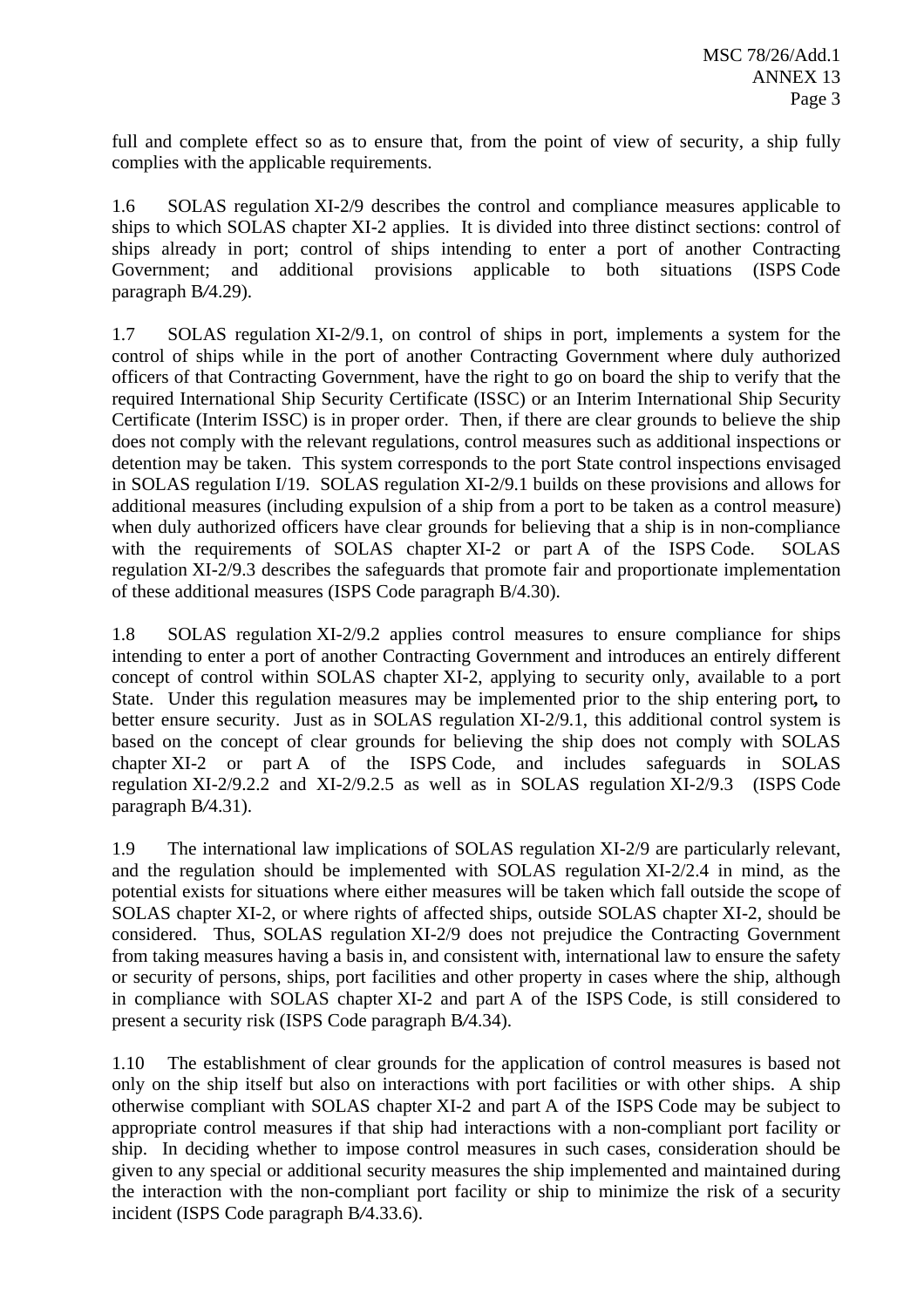1.11 It is also possible that, at any time, reliable information may be received concerning a ship in port which establishes clear grounds and results in control measures been immediately applied to the ship without undertaking an inspection of the ship.

1.12 It should be noted that many of the provisions of part A of the ISPS Code require that the guidance given in part B of the ISPS Code, albeit recommendatory, be taken into account. It should also be noted that part B of the ISPS Code is a process that all parties concerned need to go through in order to comply with part A of the ISPS Code. For example, section A/9.4 of the ISPS Code requires that in order for an ISSC to be issued, paragraphs B/8.1 to B/13.8 of the ISPS Code need to have been taken into account (MSC/Circ.1097).

1.13 When a Contracting Government imposes control measures on a ship, the Administration should, without delay, be contacted with sufficient information to enable the Administration to fully liaise with the Contracting Government (ISPS Code paragraph B/4.35).

1.14 This Guidance addresses the following aspects of the control and compliance measures:

- .1 training and qualification of duly authorized officers;
- .2 ships intending to enter a port of another Contracting Government;
- .3 control of ships in port;
- .4 more detailed inspection where clear grounds exist;
- .5 safeguards; and
- .6 reporting.

## **DEFINITIONS**

- 1.15 For the purpose of this Guidance:
	- .1 *Chapter* means a chapter of the Convention.
	- .2 *Clear grounds* that the ship is not in compliance means evidence or reliable information that the security system and any associated security equipment of the ship does not correspond with the requirements of SOLAS chapter XI-2 or part A of the ISPS Code, taking into account the guidance given in part B of the ISPS Code. Such evidence or reliable information may arise from the duly authorized officer's professional judgement or observations gained while verifying the ship's International Ship Security Certificate or Interim International Ship Security Certificate issued in accordance with part A of the ISPS Code or from other sources. Even if a valid certificate is on board the ship, the duly authorized officers may still have clear grounds for believing that the ship is not in compliance based on their professional judgment (ISPS Code paragraph B/4.32).
	- .3 *Convention* means the International Convention for the Safety of Life at Sea, 1974 as amended.
	- .4 *Duly authorized officer* means an official of the Contracting Government duly authorized by that Government to carry out control and compliance measures in accordance with the provisions of SOLAS regulation XI-2/9.
	- .5 *ISPS Code* means the International Ship and Port Facility Security (ISPS) Code as defined in regulation XI-2/1.1.12.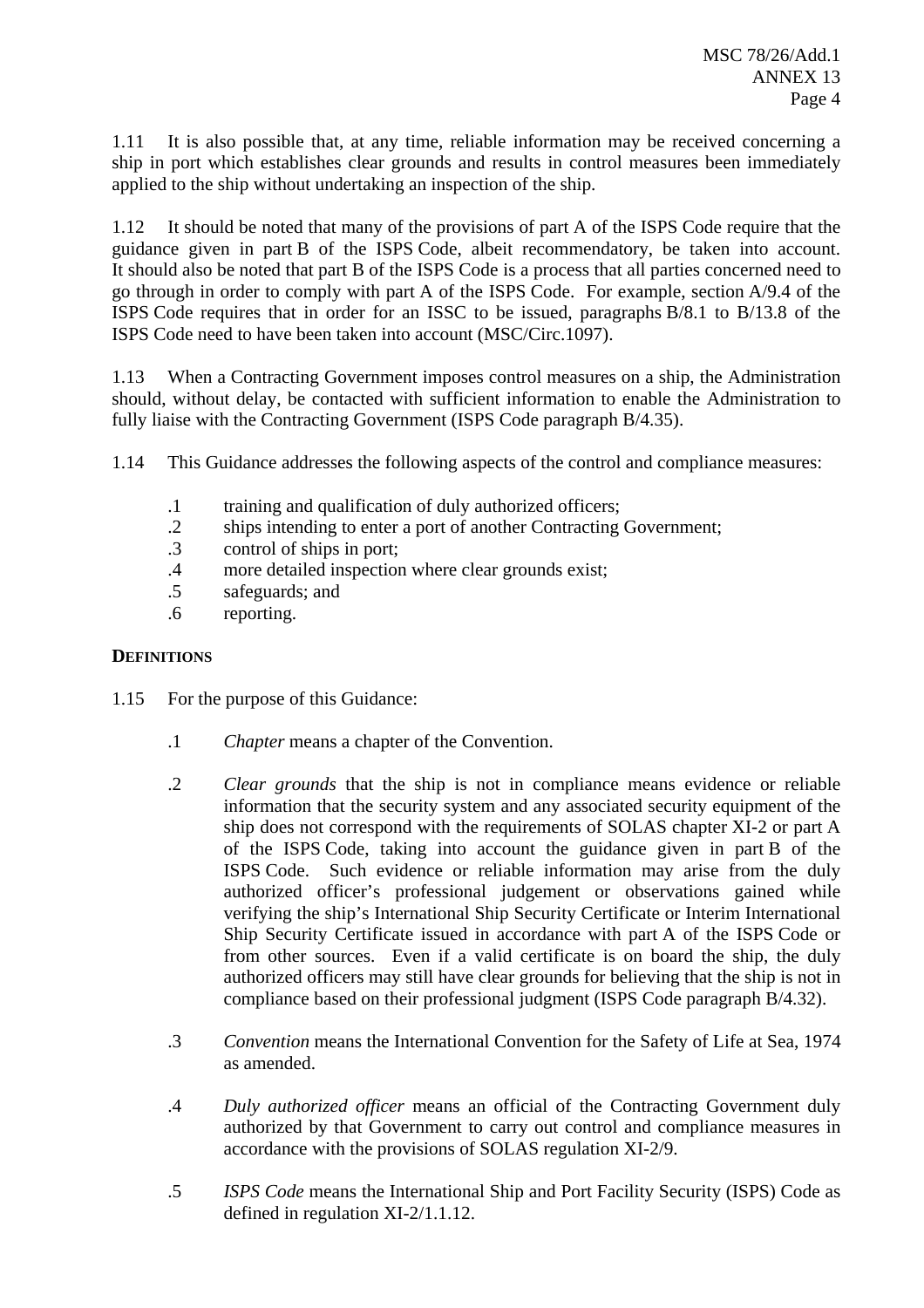- .6 *Organization* means the International Maritime Organization.
- .7 *Regulation* means a regulation of the Convention.

1.16 Terms not otherwise defined in this part shall have the same meaning as the meaning attributed to them in chapters I and XI-2 and in part A of the ISPS Code.

### **RELATED MATERIAL**

1.17 The Organization has adopted various performance standards, guidelines, directives and interpretations relating to chapter XI-2 and the ISPS Code which are listed in Appendix 1 and it is recommended that duly authorized officers familiarize themselves with their contents.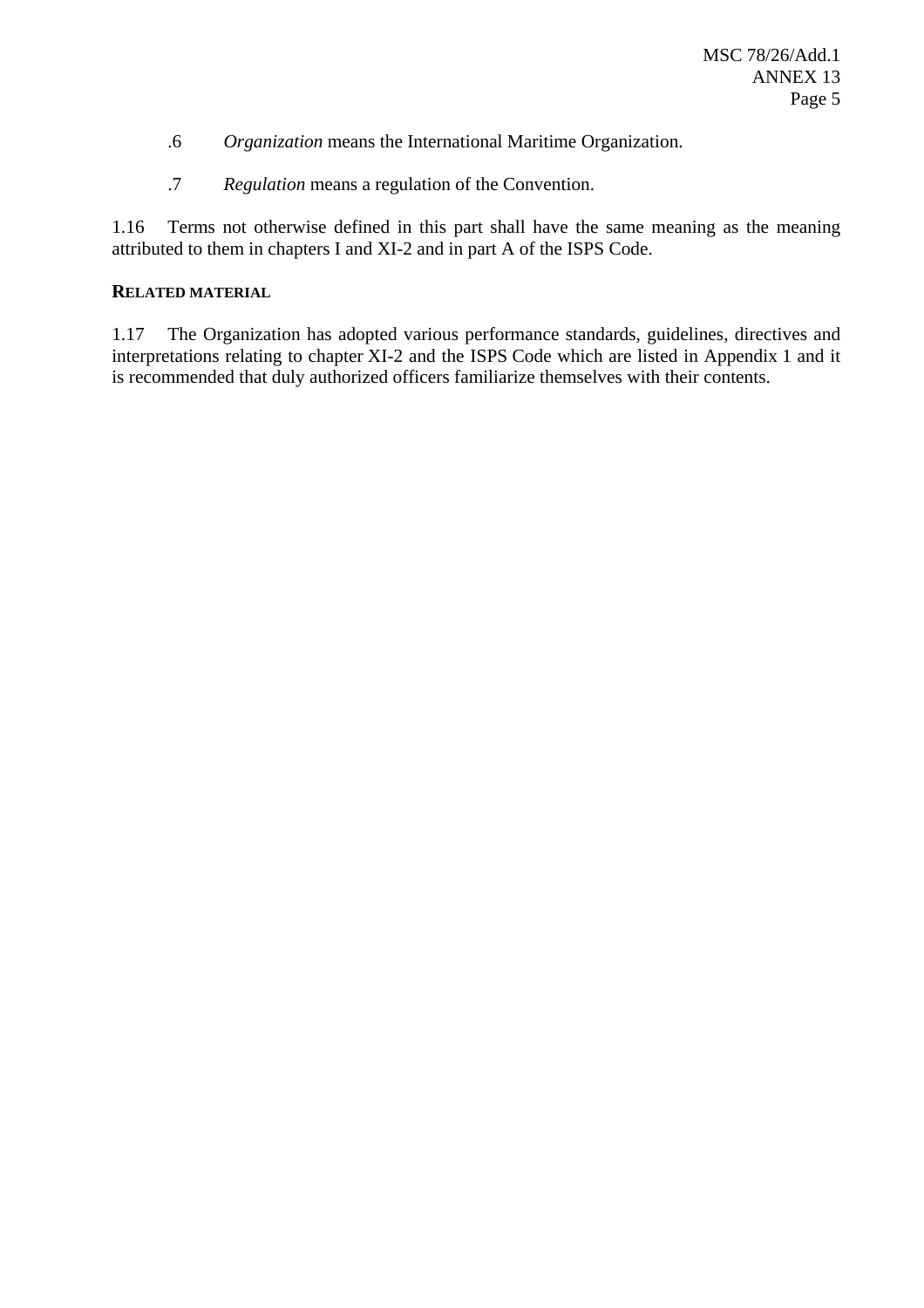### **QUALIFICATIONS AND TRAINING OF DULY AUTHORIZED OFFICERS**

2.1 Duly authorized officers are appointed by a Contracting Government to exercise control and compliance measures under the provisions of regulation XI-2/9.

2.2 It is certain that the professional backgrounds of duly authorized officers will vary. However, duly authorized officers need to have appropriate knowledge of the provisions of chapter XI-2 and of the ISPS Code, of shipboard operations and need to be appropriately qualified and trained to the level required by the functions that they are authorized to carry out.

2.3 Duly authorized officers should also be able to communicate with the master, the ship security officer and other officers on the ship in English.

2.4 Duly authorized officers should receive appropriate training to ensure proficiency in safety procedures when boarding or on board a ship, particularly if at sea, including emergency evacuation procedures and procedures for entering enclosed spaces.

2.5 Duly authorized officers when on board a ship should comply with the security measures and procedures in place on the ship unless such measures are incompatible with the specific control measures or steps.

2.6 Duly authorized officers should refrain from attempting to breach the security of a ship.

2.7 Duly authorized officers should carry, and present when boarding a ship, a photographic identification document indicating their authorization. Procedures should be in place to allow verification of the identity of those who have been appointed as duly authorized officers.

2.8 Duly authorized officers should periodically undergo training in order to update their knowledge. Training seminars or courses should be held with such frequency so as to ensure the update of their knowledge with respect to legal instruments related to control and compliance measures to enhance maritime security.

2.9 Duly authorized officers may be assisted, when appropriate, by persons with specialized expertise appointed by the Contracting Governments. Such persons should receive appropriate training, as outlined above.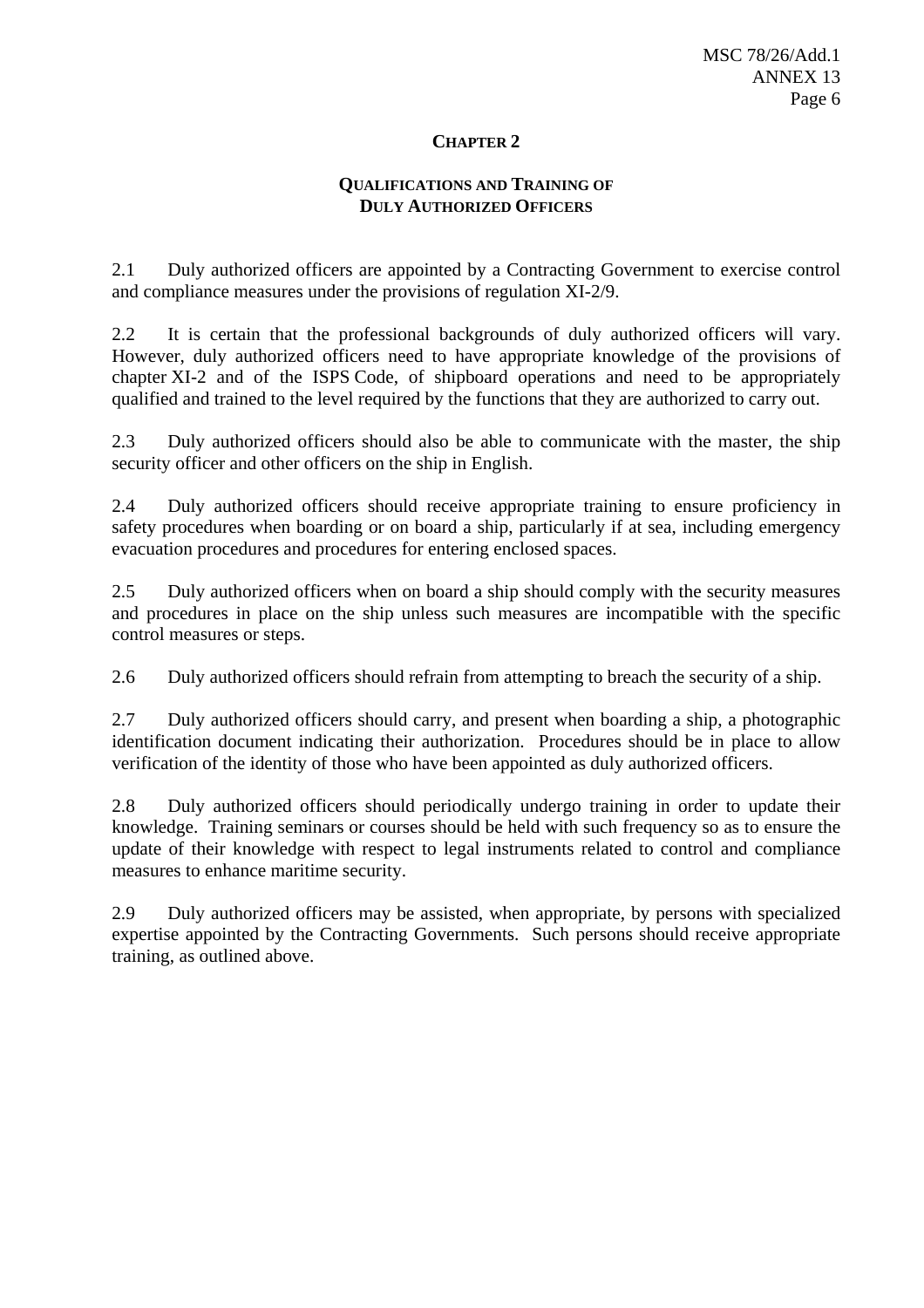### **SHIPS INTENDING TO ENTER A PORT OF ANOTHER CONTRACTING GOVERNMENT**

#### **INFORMATION TO BE PROVIDED BY SHIPS PRIOR TO ENTRY INTO PORT**

3.1 The Contracting Government may, in ensuring compliance with chapter XI-2, require that ships intending to enter its ports provide the following information (regulation XI-2/9.2.1):

- .1 confirmation that the ship possesses a valid ISSC or a valid Interim ISSC and the name of its issuing authority<sup>2</sup> (regulation XI-2/9.2.1.1);
- .2 the security level at which the ship is currently operating (regulation XI 2/9.2.1.2.);
- $\cdot$  3 the security level at which the ship operated in the previous ten<sup>3</sup> calls at port facilities (regulation XI-2/9.2.1.3);
- .4 any special or additional security measures that were taken by the ship in any previous port where it has conducted a ship/port interface within the timeframe specified paragraph 3.1.3 above (regulation XI-2/9.2.1.4)*.* For example, a ship may provide, or be requested to provide, information, that might be recorded in the ship's log book or in another document such as the ship's security log book<sup>4</sup>, related to:
	- .1 measures taken while visiting a port facility located in the territory of a State which is not a Contracting Government, especially those measures that would normally have been provided by port facilities located in the territories of Contracting Governments (ISPS Code paragraph B*/*4.37.1); and
	- .2 any Declarations of Security that were entered into with port facilities or other ships (ISPS Code paragraph B*/*4.37.2);
- .5 confirmation that appropriate ship security procedures were maintained during any ship-to-ship activity during the period covered by its previous ten calls at port facilities (regulation XI-2/9.2.1.5). For example, a ship may provide, or be requested to provide, information related to:

 $\frac{1}{2}$  Issuing authority means the Administration, the recognized security organization who acting on behalf of the Administration, or the Contracting Government who at the request of the Administration, has issued the certificate.

The Maritime Safety Committee, at its seventy-eighth session, agreed that the requirements under regulations XI-2/9.2.1.3 to .5 to keep records of past calls at port facilities and ship-to-ship activities should commence on 1 July 2004 and only apply to calls made, or activities undertaken, on or after that date  $(MSC/Circ.1111).$ 

Industry practices recommend that Ship Security Officers maintain a ship's security log book wherein, *inter alia*, security incidents, ship-to-ship activities and other pertinent security related information is recorded.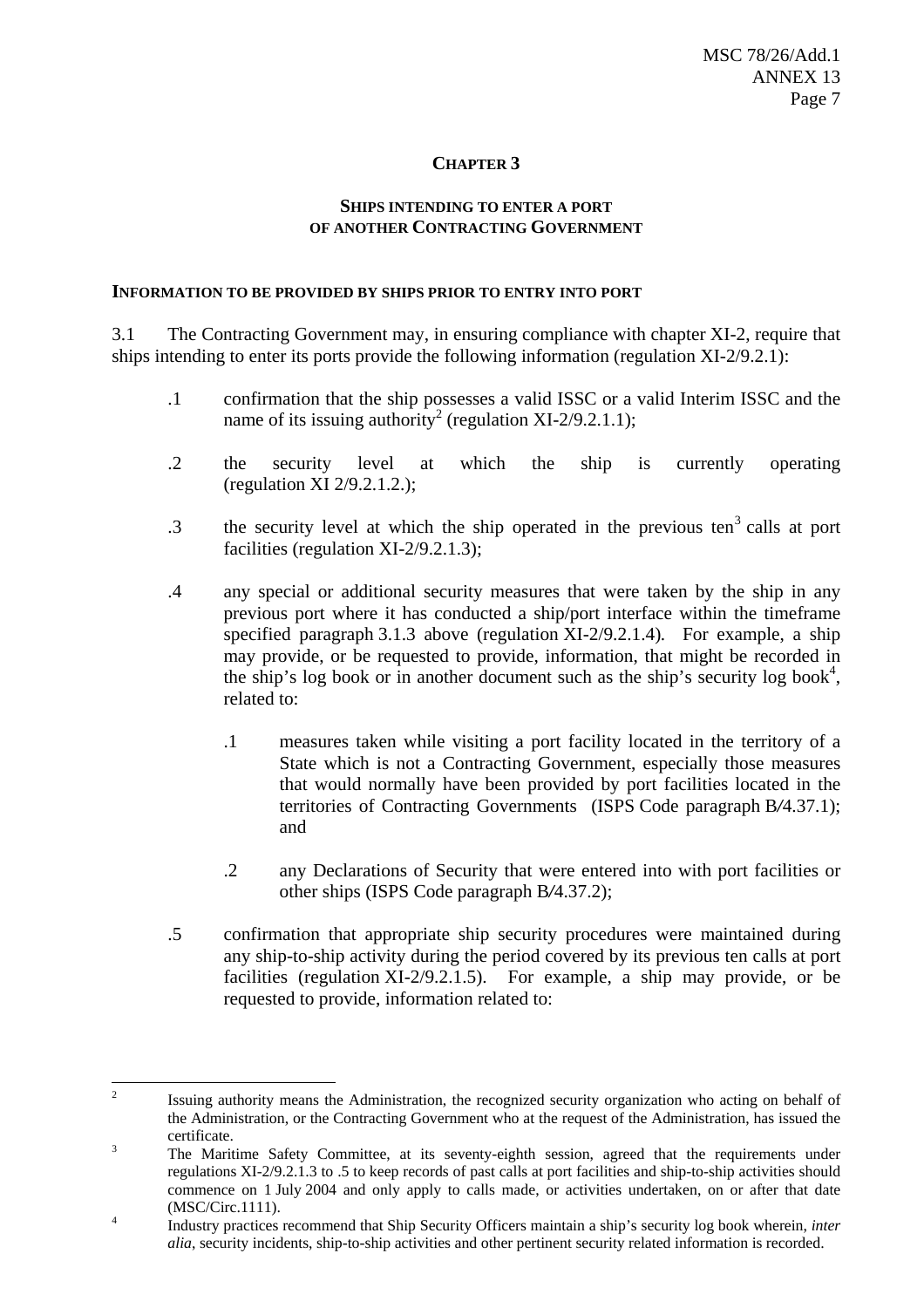- .1 measures taken while engaged in a ship-to-ship activity with a ship flying the flag of a State which is not a Contracting Government, especially those measures that would normally have been provided by ships flying the flag of Contracting Governments (ISPS Code paragraph B/4.38.1);
- .2 measures taken while engaged in a ship-to-ship activity with a ship flying the flag of a Contracting Government but not required to comply with the provisions of chapter XI-2 and part A of the ISPS Code, such as a copy of any security certificate issued to that ship under other provisions (ISPS Code paragraph B/4.38.2.); and
- .3 in the event that persons or goods rescued at sea are on board, all known information about such persons or goods, including their identities when known and the results of any checks run on behalf of the ship to establish the security status of those rescued. It is not the intention of chapter XI-2 or part A of the ISPS Code to delay or prevent the delivery of those in distress at sea to a place of safety. It is the sole intention of chapter XI-2 and part A of the ISPS Code to provide States with enough appropriate information to maintain their security integrity (ISPS Code paragraph B/4.38.3);
- .6 other practical security related information (but not details of the ship security plan) (regulation XI-2/9.2.1.6). For example, a ship may provide, or be requested to provide, information related to:
	- .1 information contained in the Continuous Synopsis Record (CSR) (ISPS Code paragraph B/4.39.1);
	- .2 location of the ship at the time the report is made (ISPS Code paragraph B/4.39.2);
	- .3 expected time of arrival of the ship in port (ISPS Code paragraph B/4.39.3);
	- .4 crew list<sup>5</sup> (ISPS Code paragraph B/4.39.4);
	- .5 general description of cargo aboard the ship <sup>6</sup> ; (ISPS Code paragraph B/4.39.5);
	- .6 passenger list<sup>7</sup> (ISPS Code paragraph B/4.39.6);
	- .7 information regarding who is responsible for appointing the members of the crew or other persons currently employed or engaged on board the ship in any capacity on the business of that ship (ISPS Code paragraph B/4.39.7 and regulation XI-2/5);

 5 IMO Crew List – IMO FAL Form 5

<sup>6</sup> IMO Cargo Declaration – IMO FAL Form 2

<sup>7</sup> IMO Passenger List – IMO FAL Form 6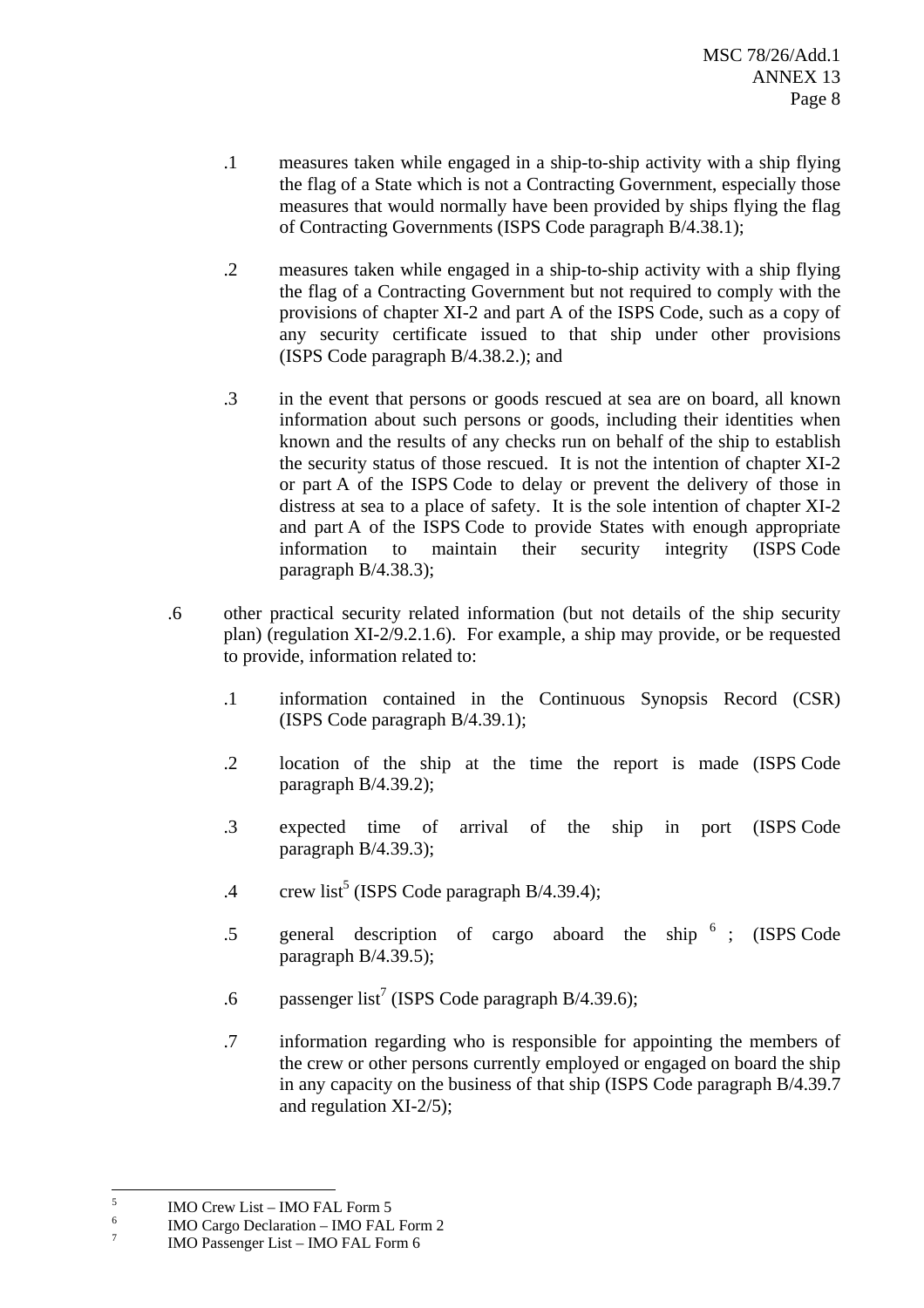- .8 information regarding who is responsible for deciding the employment of the ship (ISPS Code paragraph B/4.39.7 and regulation XI-2/5); and
- .9 in cases where the ship is employed under the terms of charter party(ies), who are the parties to such charter party(ies). (ISPS Code paragraph B/4.39.7 and regulation XI-2/5).

### **ASSESSMENT OF INFORMATION RELATED TO SHIPS PRIOR TO ENTRY INTO PORT**

3.2 Every ship to which chapter XI-2 applies intending to enter the port of another Contracting Government shall provide the information described in regulation XI-2/9.2.1 on the request of a duly authorized officer of that Government. The master may decline to provide such information on the understanding that failure to do so may result in denial of entry into port (regulation XI-2/9.2.2). In the event that the entry of a ship into port is denied, the Contracting Government shall forthwith inform in writing the Administration specifying that the entry of the ship into port has been denied and the reasons thereof. The Contracting Government shall also notify the recognized security organization, which issued the certificate relating to the ship concerned and the Organization (regulation XI-2/9.3.1).

3.3 If the assessment of the available information related to the ship does not establish clear grounds for believing that the ship is in non-compliance with the requirements of chapter XI-2 or part A of the ISPS Code, the Contracting Government may allow the ship to enter port.

## **CLEAR GROUNDS ESTABLISHED FROM THAT ASSESSMENT**

3.4 If the assessment of the available information relating to the ship establishes clear grounds for believing that the ship is in non-compliance with the requirements of chapter XI-2 or part A of the ISPS Code, the Contracting Government shall attempt to establish communication with and between the ship and the Administration and/or the recognized security organization in order to rectify the non-compliance (regulation XI-2/9.2.4).

3.5 If communication under paragraph 3.4 above does not result in rectification, or if the Contracting Government has clear grounds otherwise for believing that the ship is in non-compliance with the requirements of chapter XI-2 or part A of the ISPS Code, the Contracting Government may:

- .1 allow the ship entry into port knowing that clear grounds exist;
- .2 require the ship to proceed to a location specified in the territorial sea or internal waters of that Contracting Government (regulation XI-2/9.2.5.2);
- .3 inspect the ship in its territorial waters (regulation XI-2/9.2.5.3), prior to entry into port;
- .4 deny the ship entry into port (regulation XI-2/9.2.5.4).

3.5.1 Paragraphs 3.8 to 3.8.4.1 below outline the action which may be taken when clear grounds exist.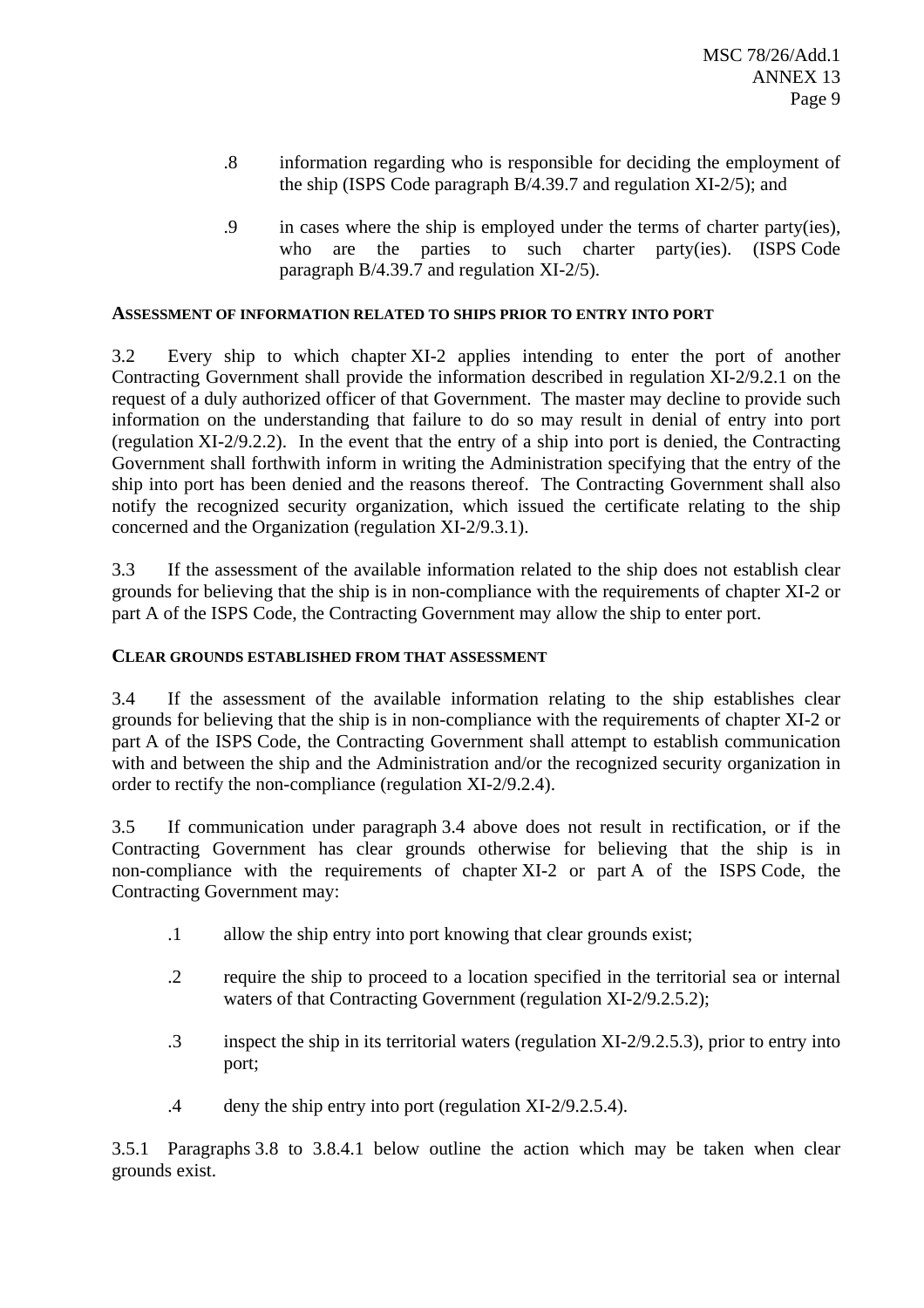3.6 Prior to initiating any such steps, the ship shall be informed by the Contracting Government of its intentions. Upon this information the master may withdraw the intention to enter that port. In such cases, this regulation XI-2/9 shall not apply (regulation XI-2/9.2.5).

## **EXAMPLES OF CLEAR GROUNDS**

3.7 Examples of possible clear grounds which may be determined prior to a ship entering port include:

- .1 evidence or reliable information that serious deficiencies exist in the security equipment, documentation or arrangements required by chapter XI-2 and part A of the ISPS Code (ISPS Code paragraph B/4.33.2);
- .2 a report or complaint which, in the professional judgment of the duly authorized officer, contains reliable information clearly indicating that the ship does not comply with the requirements of chapter XI-2 or part A of the ISPS Code (ISPS Code paragraph B/4.33.3);
- .3 evidence or reliable information that the ship has embarked persons, or loaded stores or goods at a port facility or from another ship where either the port facility or the other ship is in violation of chapter XI-2 or part A of the ISPS Code, and the ship in question has not completed a Declaration of Security, nor taken appropriate, special or additional security measures or has not maintained appropriate ship security procedures (ISPS Code paragraph B/4.33.6);
- .4 evidence or reliable information that the ship has embarked persons, or loaded stores or goods at a port facility or from another source (e.g., another ship or helicopter transfer) where either the port facility or the other source is not required to comply with chapter XI-2 or part A of the ISPS Code, and the ship has not taken appropriate, special or additional security measures or has not maintained appropriate security procedures (ISPS Code paragraph B/4.33.7);
- .5 if the ship holds a subsequent, consecutively issued Interim International Ship Security Certificate as described in section A/19.4 of the ISPS Code, and if, in the professional judgment of a duly authorized officer, one of the purposes of the ship or a Company in requesting such a certificate is to avoid full compliance with chapter XI-2 and part A of the ISPS Code beyond the period of the initial interim certificate as described in section A/19.4.4 of the ISPS Code (ISPS Code paragraph B/4.33.8);
- .6 a ship's failure to provide the information requested.

### **ACTIONS TO BE TAKEN WHEN CLEAR GROUNDS EXIST**

3.8 When clear grounds exist, a Contracting Government may take action as described in paragraphs 3.8.1 to 3.8.4.1 below.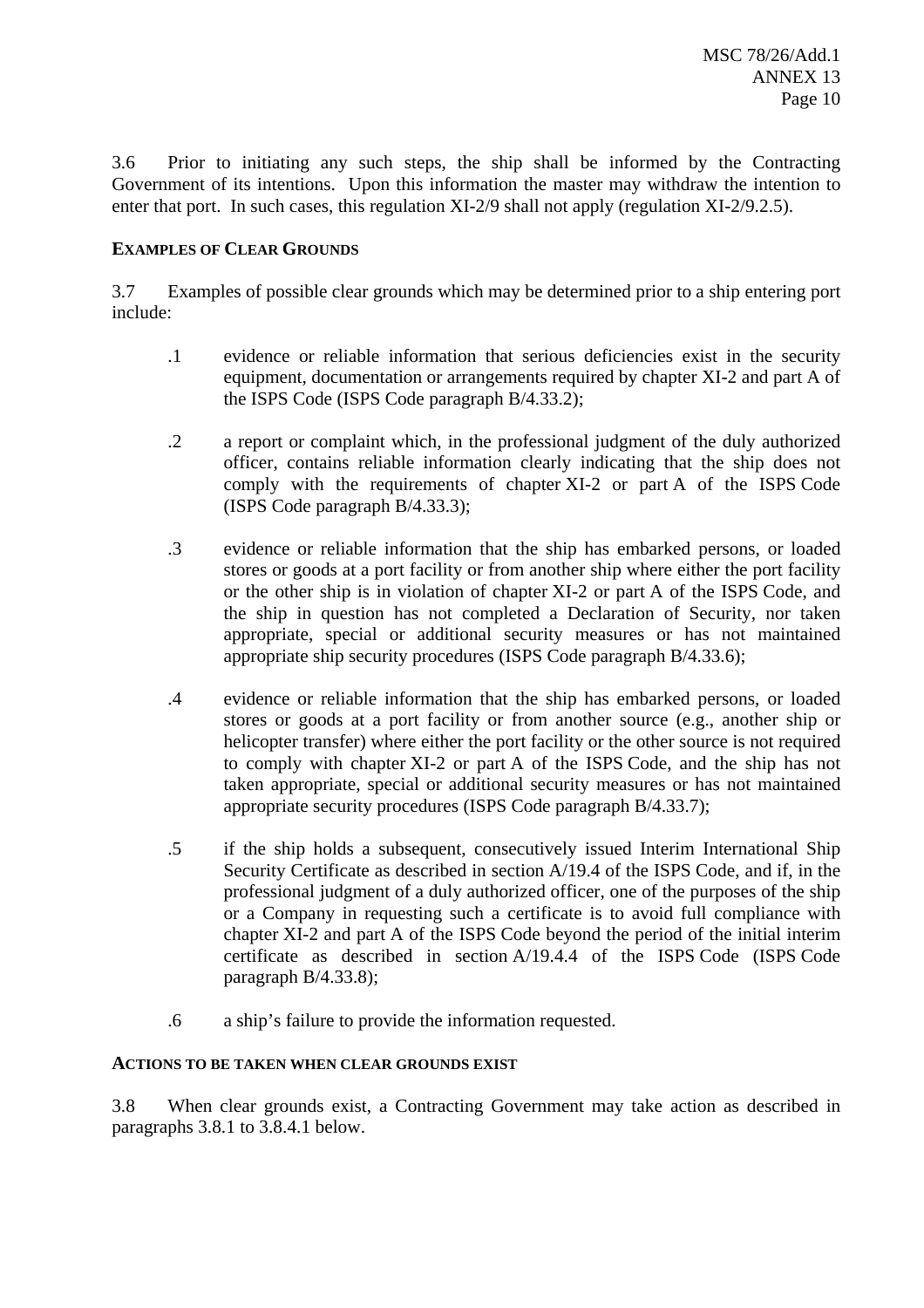### **3.8.1 Allow ship into port knowing clear grounds exist**

*(paragraph 3.5.1 of this Guidance)*

3.8.1.1 The Contracting Government may allow the ship to enter port. In such cases, regulation XI-2/9.1.3 requires the Contracting Government to impose one or more control measures. These include:

- .1 inspection of the ship;
- .2 delaying the ship;
- .3 detention of the ship;
- .4 restrictions of operations including movement within the port; and/or
- .5 additional or alternative lesser administrative or corrective measures.

3.8.1.2 Inspection of a ship may be conducted in accordance with the procedures for a more detailed inspection, as described in chapter 5 of this Guidance.

3.8.1.3 Ultimately the ship could be expelled from port. Expulsion from port shall only be imposed where the duly authorized officer(s) have clear grounds that the ship poses an immediate threat to the security or safety of persons, or of ships or other property and there are no other appropriate means for removing that threat (regulation XI-2/9.3.3).

# **3.8.2 Require that the ship proceed to specified location**

*(paragraph 3.5.2 of this Guidance)* 

3.8.2.1 The Contracting Government may also require that the ship proceed to a location specified in the territorial sea or internal waters of the Contracting Government in order to enable the inspection of the ship.

3.8.2.2 Inspection of a ship may be conducted in accordance with the procedures for a more detailed inspection, as described in chapter 5 of this Guidance.

3.8.2.3 Ultimately the ship could be denied entry into port.

## **3.8.3 Inspect vessel prior to entry into port**

*(paragraph 3.5.3 of this Guidance)* 

3.8.3.1 The decision to inspect a ship outside port may depend on assessment of the security threat posed by that ship.

3.8.3.2 Inspection of a ship prior to entry into port on the basis of the assessed security threat, may be conducted in accordance with the procedures for a more detailed inspection, as described in chapter 5 of this Guidance.

3.8.3.3 Ultimately the ship could be denied entry into port.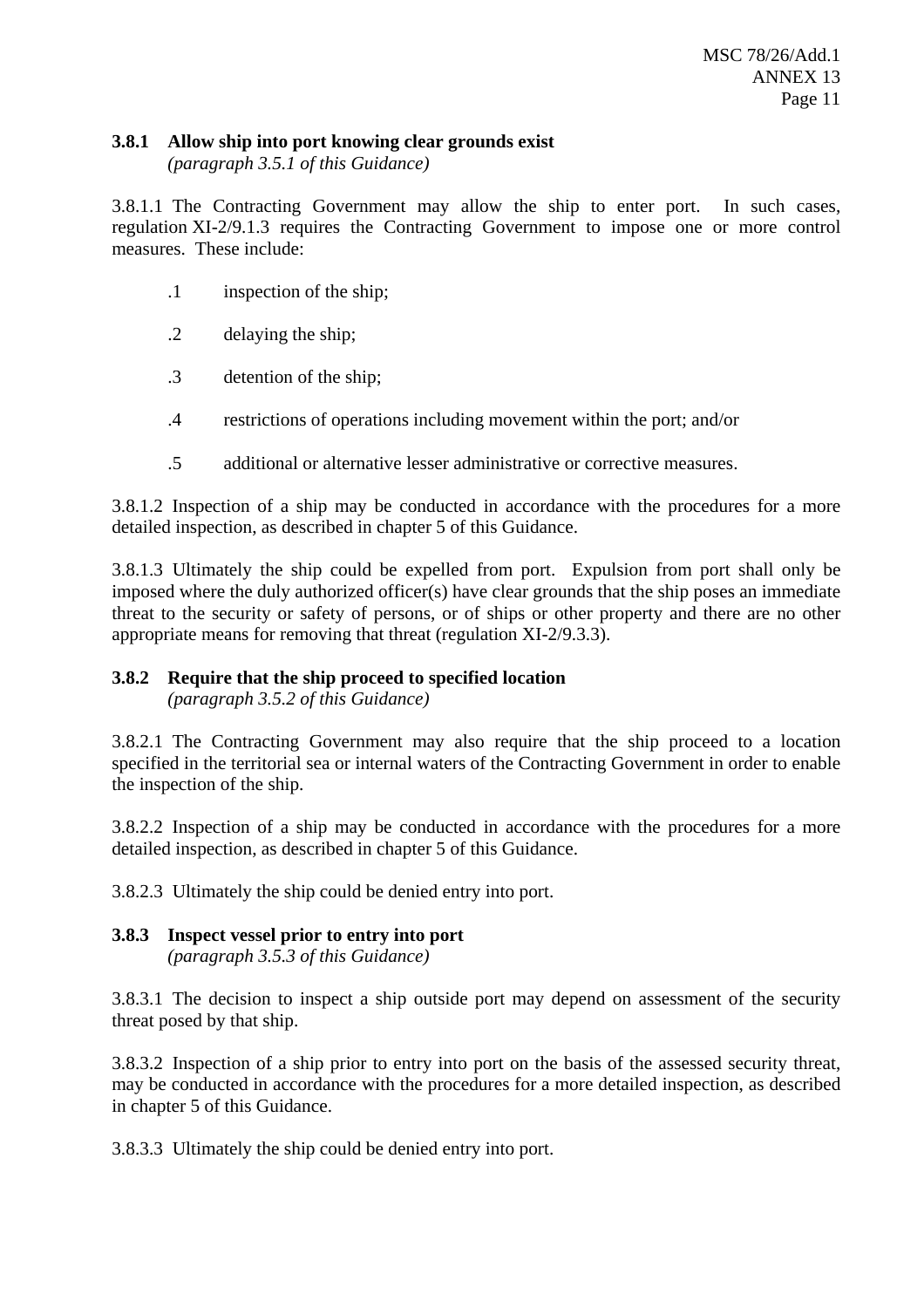### **3.8.4 Deny the entry of the ship into port**

*(paragraph 3.5.4 of this Guidance)*

3.8.4.1 Denial of entry into port shall only be imposed when the duly authorized officer(s) have clear grounds to believe that the ship poses an immediate threat to the security or safety of persons, ships or other property and there are no other appropriate means for removing that threat.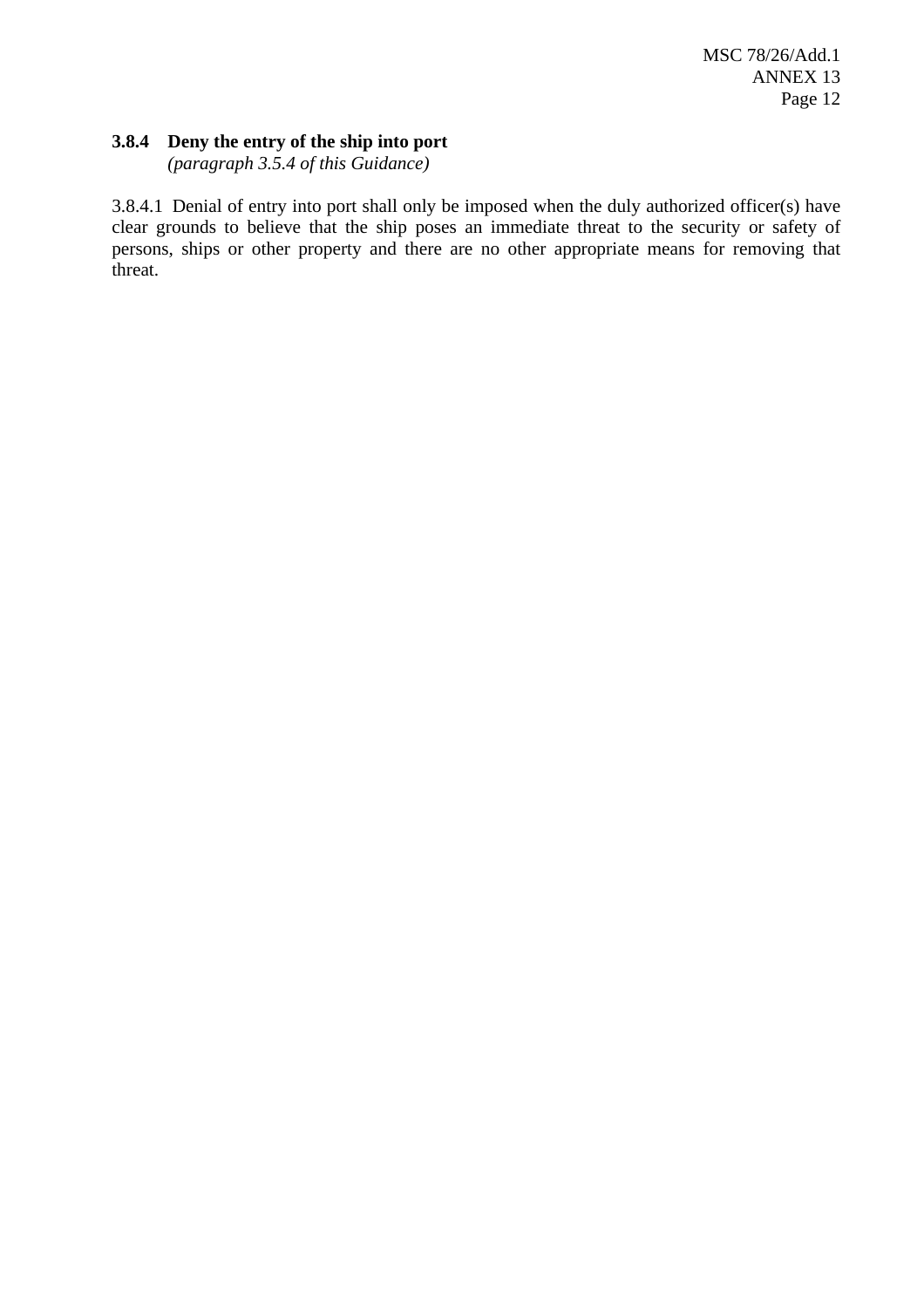#### **CONTROL OF SHIPS IN PORT**

#### **GENERAL**

4.1 Regulation XI-2/9.1.1 provides that every ship to which chapter XI-2 applies is subject to control when in a port of another Contracting Government by duly authorised officers, who may be the same as those carrying out the functions of regulation I/19. Such control shall be limited to verifying that there is onboard a valid International Ship Security Certificate (ISSC) or a valid Interim International Ships Security Certificate (Interim ISSC) issued under the provisions of part A of the ISPS Code, which if valid shall be accepted, unless there are clear grounds for believing that the ship is not in compliance with the requirements of chapter XI-2 or part A of the ISPS Code.

4.2 Therefore, in cases where no clear grounds are established before the ship enters port, the ship may still be subject to control under the provisions of regulation XI-2/9.1.1. This may be carried out in conjunction with the port State control inspections conducted under the provisions of regulation I/19 and of resolution A.787(19) entitled Procedures for Port State Control, as amended by resolution A.881(21) entitled Amendments to the Procedures for Port State Control.

### **GENERAL SECURITY ASPECTS**

4.3 When visiting a ship for the purposes of regulation XI-2/9.1.1, the duly authorized officer may, in order to observe and gain a general impression of the overall security arrangements of the ship, consider the following aspects:

- .1 while approaching and boarding the ship and moving around the ship take note of the specific security aspects described in paragraphs 4.4.1 to 4.4.12 below, taking into account the security level*,* or levels, the ship and the port facility are operating at.Duly authorized officers should only consider those aspects which arise during the course of their normal business on board;
- .2 check that the ISSC or the Interim ISSC is on board, valid and has been issued by the Administration, a recognized security organization authorized by it or by another Contracting Government at the request of the Administration;
- .3 check that the security level at which the ship is operating is at least that set by the Contracting Government for the port facility (regulation XI-2/4.3);
- .4 identifying the ship security officer;
- .5 when checking other documentation, ask for evidence that security drills have been carried out at appropriate intervals and seek information on any exercise involving the ship;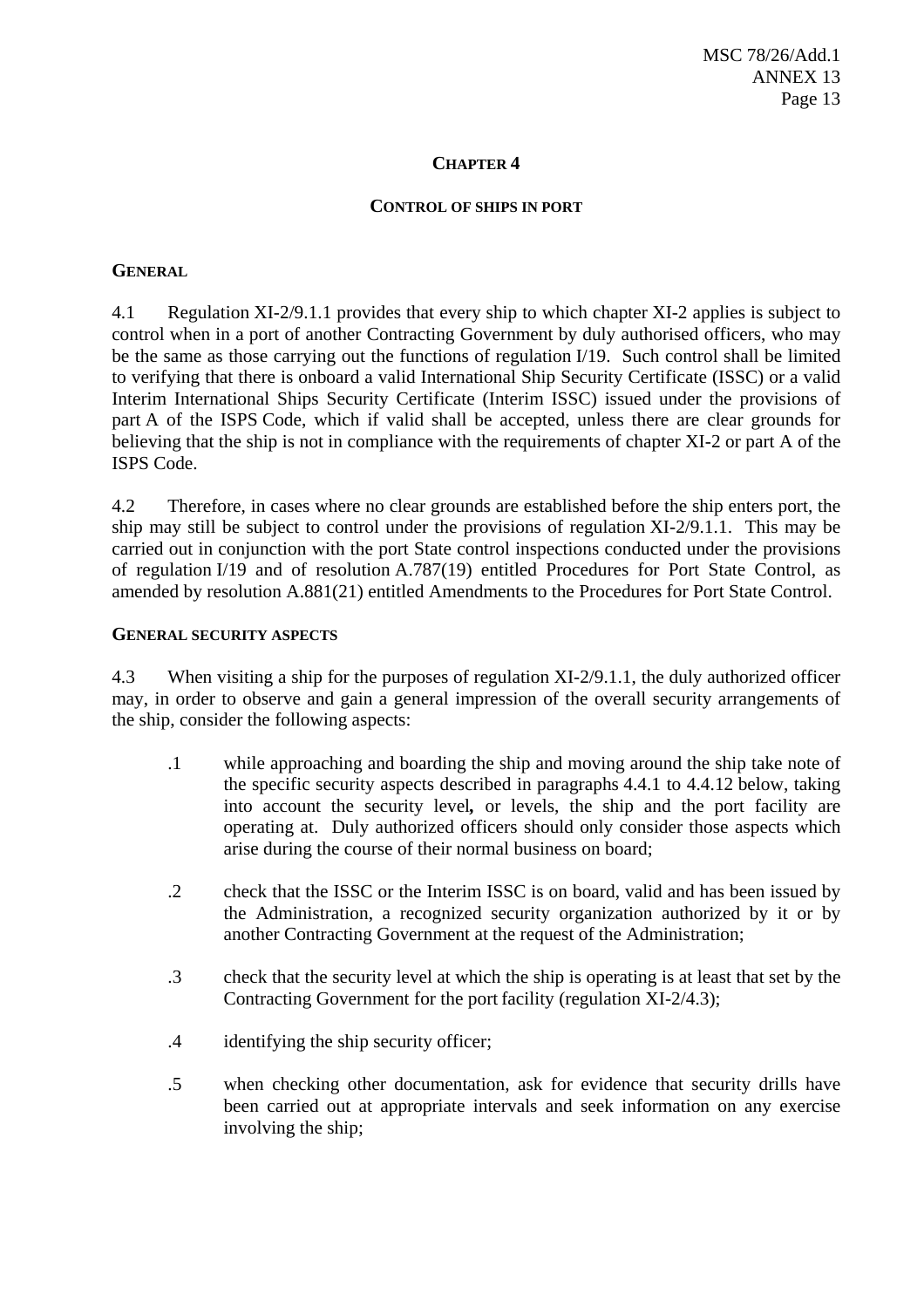- .6 check the records of the last ten 8 calls at port facilities (SOLAS regulation XI-2/9.2.1), including the records of any ship-to-ship activities that took place during this period, which should include for each case:
	- .1 the security level at which the ship operated (regulation XI-2/9.2.1.3);
	- .2 any special or additional security measures that were taken (regulation  $XI-2/9.2.1.4$ ); and
	- .3 that appropriate ship security measures were maintained regulation XI-2/9.2.1.5), including the Declaration of Security, where issued;
- .7 assess whether key members of the ship's security personnel are able to communicate effectively with each other on security-related matters.

### **SPECIFIC SECURITY ASPECTS**

4.4 The specific security aspects listed in paragraphs 4.4.1 to 4.4.12 below are not intended to be used as a checklist. Consideration of any of these aspects is intended to enable the duly authorized officer to decide whether clear grounds exist. However, duly authorized officers are expected to exercise their professional judgment, taking into account the security level, or levels, the ship and the port facility are operating at and is not limited by the specific security aspects listed below. Non-compliance with one or more particular aspect may not necessarily constitute a failure to comply with the mandatory requirements of chapter XI-2 or part A of the ISPS Code.

### **Access to the ship when in port**

4.4.1 For ships at security level 1, considerations may include:

- .1 Is there some form of control exercised by the ship on its access points? (ISPS Code section A/7.2.2).
- .2 Is it noticeable that the identity of all persons seeking to board the ship is checked? (ISPS Code paragraph B/9.14.1).

4.4.2 Additionally for passenger ships at security level 1, if these aspects are observable when boarding the ship, considerations may include:

- .1 In liaison with the port facility, have designated secure areas been established for searching? (ISPS Code paragraph B/9.14.2).
- .2 Are checked persons and their personal effects segregated from unchecked persons and their effects? (ISPS Code paragraph B/9.14.4).
- .3 Are embarking passengers segregated from disembarking passengers? (ISPS Code paragraph B/9.14.5).

 8 The Maritime Safety Committee, at its seventy-eighth session, agreed that the requirements under regulations XI-2/9.2.1.3 to .5 to keep records of past calls at port facilities and ship-to-ship activities should commence on 1 July 2004 and only apply to calls made, or activities undertaken, on or after that date (MSC/Circ.1111).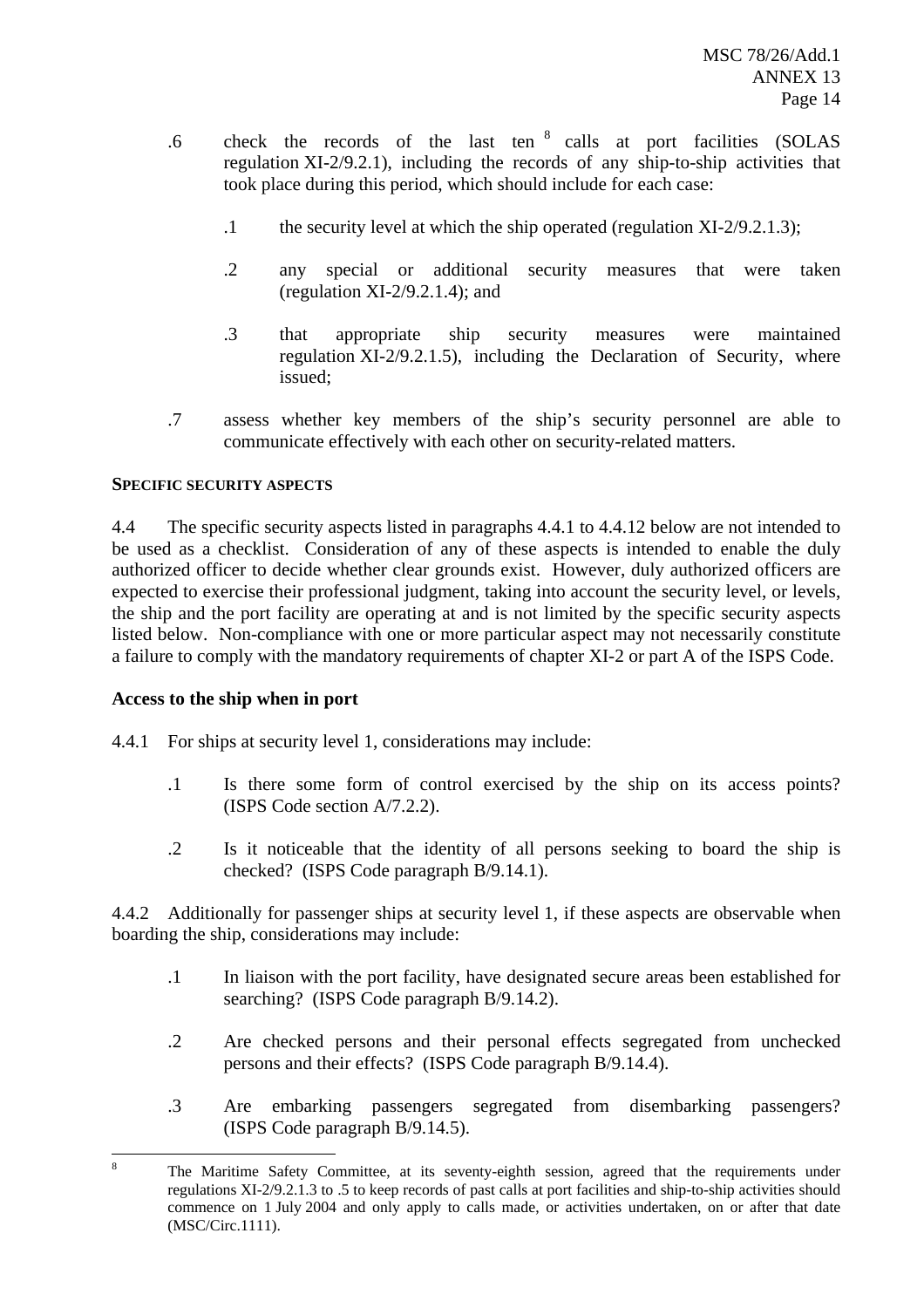.4 Has access been secured to unattended spaces adjoining areas to which passengers and visitors have access? (ISPS Code paragraph B/9.14.7).

4.4.3 For ships at security level 2, if the following aspects are observable while on board, considerations may include:

- .1 Has the number of access points been limited? (ISPS Code paragraph B/9.16.2).
- .2 Have steps been taken to deter waterside access to the ship, which may be implemented in conjunction with the port facility? (ISPS Code paragraph B/9.16.3).
- .3 Has a restricted area on the shore-side of the ship been established, which may be implemented in conjunction with the port facility? (ISPS Code paragraph B/9.16.4).
- .4 Are visitors escorted on the ship? (ISPS Code paragraph B/9.16.6).
- .5 Have full or partial searches of the ship been carried out? (ISPS Code paragraph B/9.16.8).
- .6 Have any additional security briefings been carried out? (ISPS Code paragraph B/9.16.7).

### **Access to restricted areas**

4.4.4 For ships at security level 1, if the following aspects are observable while on board, considerations may include:

- .1 Are restricted areas marked? (ISPS Code paragraph B/9.20).
- .2 Are the bridge and engine room capable of being locked or secured? (ISPS Code paragraph B/9.21.1).
- .3 Are the bridge and engine room locked or is access otherwise controlled (e.g. by being manned or using surveillance equipment to monitor the areas)? (ISPS Code paragraph B/9.22.2).
- .4 Are doors to restricted areas locked (e.g. steering gear, machinery spaces, air conditioning plants, etc.)? (ISPS Code paragraphs B/9.21.1 to B/9.21.9).

4.4.5 Additionally for passenger ships at security level 2, have restricted areas been established adjacent to access points in order to avoid a large number of persons congregating in those areas? (ISPS Code paragraph B/9.23.1).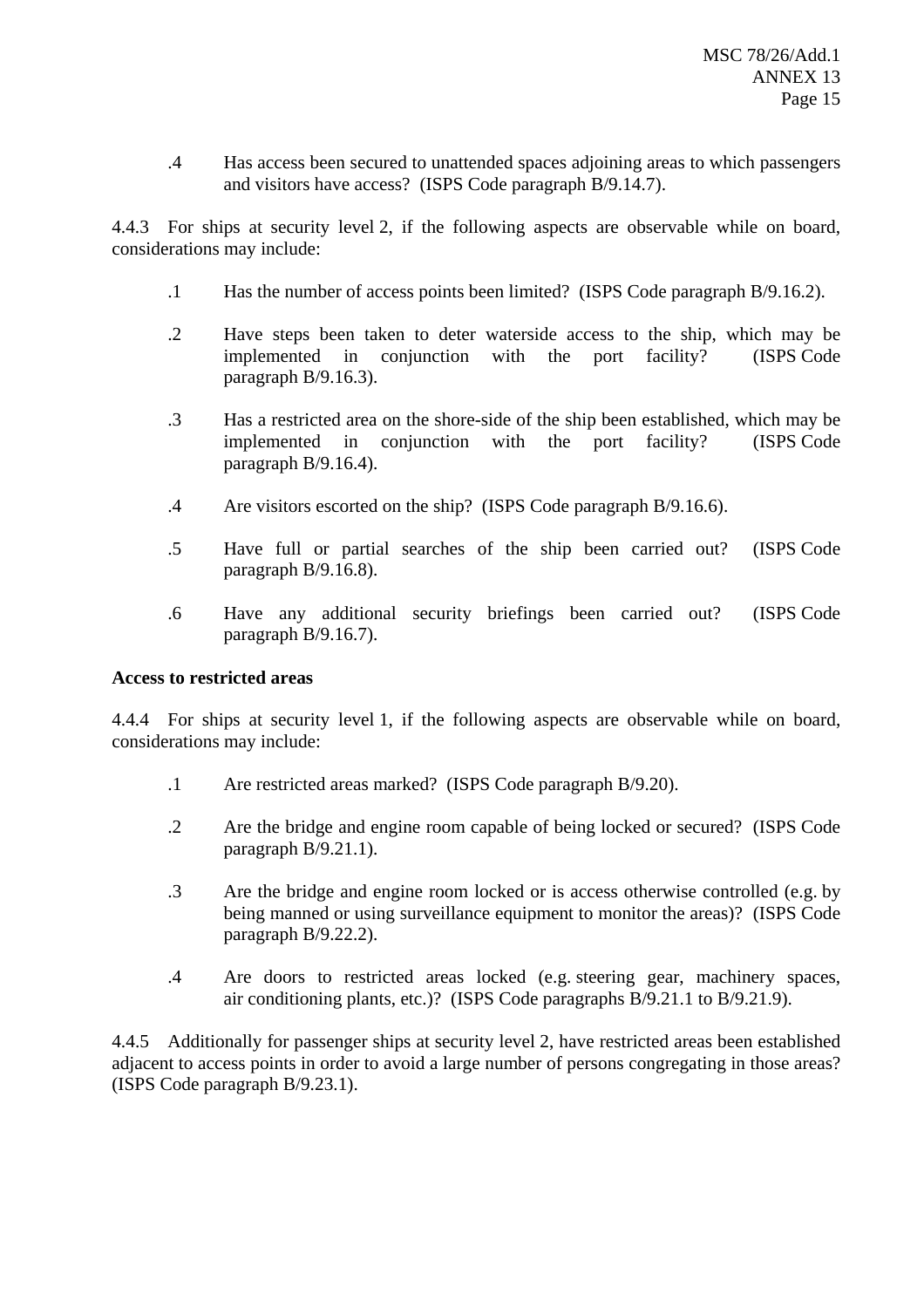## **Monitoring the security of the ship**

4.4.6 For ships at security level 1, if the following aspects<sup>9</sup> are observable while on board, considerations may include:

- .1 Are deck watches in place during your visit or is surveillance equipment being used to monitor the ship? (ISPS Code paragraph B/9.42.2).
- .2 Can the ship monitor both landward and seaward approaches? (ISPS Code paragraphs B/9.42.2, B/9.46.1 and B/9.46.2).

4.4.7 For ships at security level 2, if the following aspects<sup>10</sup> are observable while on board, considerations may include:

- .1 If surveillance equipment is being used is it being monitored at frequent intervals? (ISPS Code paragraph B/9.47.2).
- .2 Have additional personnel been dedicated to guard and patrol restricted areas in place? (ISPS Code paragraph B/9.47.3).

### **Delivery of ship's stores**

4.4.8 For ships at security level 1, if the following aspects<sup>11</sup> are observable while on board, considerations may include:

- .1 Are ship's stores being checked before being loaded for signs that they have been tampered or interfered with? (ISPS Code paragraph B/9.33.3).
- .2 Are checks made to ensure stores match the order prior to being loaded? (ISPS Code paragraph B/9.35.1).
- .3 Are stores securely stored once loaded? (ISPS Code paragraph B/9.35.2).

## **Handling of cargo**

- 4.4.9 Checking of cargo by the ship may be undertaken by:
	- .1 visual and physical examination; and
	- .2 using scanning/detection equipment, mechanical devices, or dogs;

bearing in mind that arrangements may have been made for checking and sealing of cargo ashore.

4.4.10 For cargo ships, including car carriers, ro-ro and passenger ships at security level 1, if the following aspects<sup>12</sup> are observable while on board, considerations may include:

<sup>-&</sup>lt;br>9

<sup>&</sup>lt;sup>9</sup><br>Having regard to the security measures in place at the port facility.<br>Having regard to the security measures in place at the port facility.<br>Having regard to the security responsibilities of the port facility.<br>Having re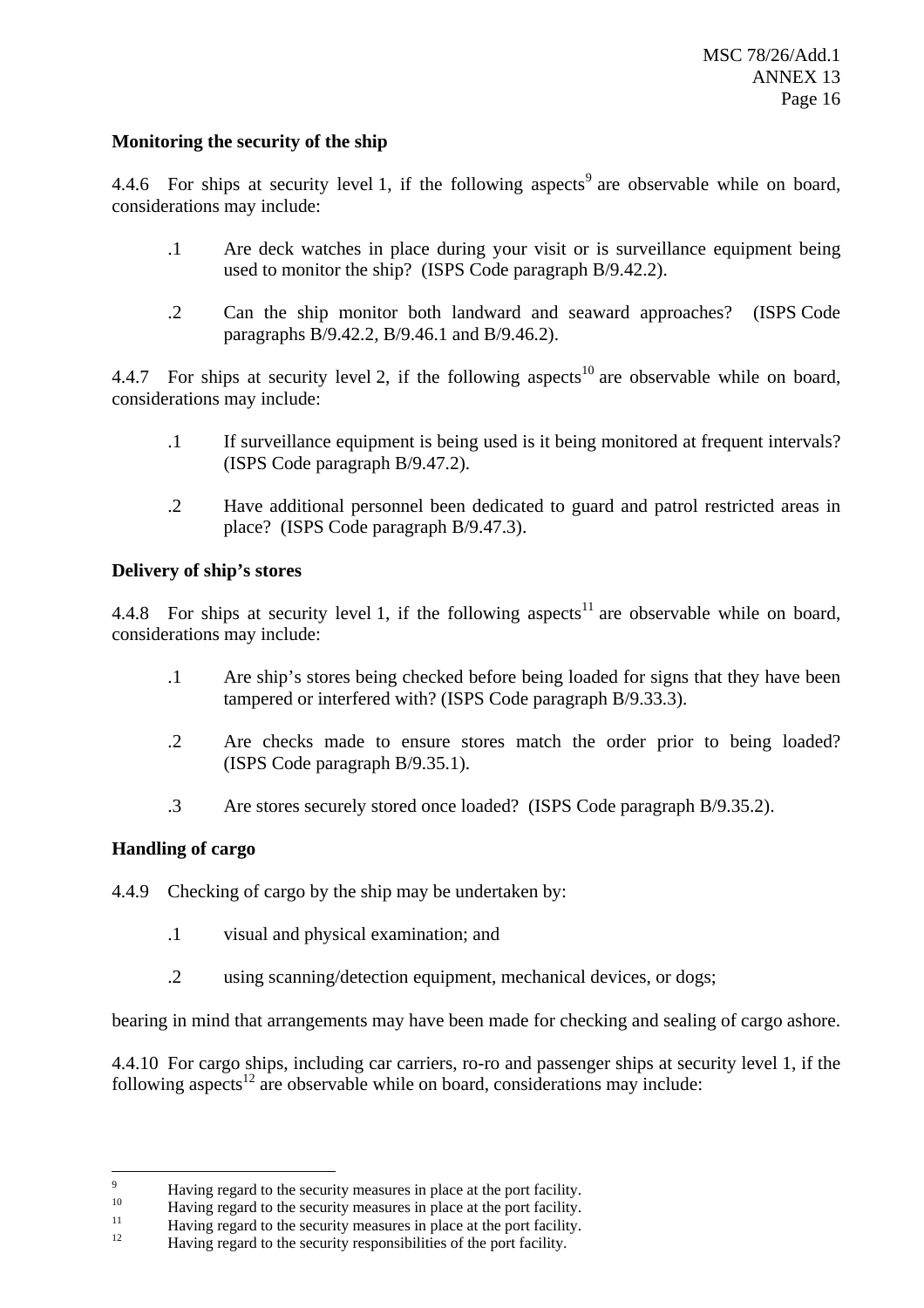- .1 Is cargo and are cargo transport units and cargo spaces being checked prior to, and during, cargo handling operations? (ISPS Code paragraph B/9.27.1).
- .2 Is cargo being checked against its documentation? (ISPS Code paragraph B/9.27.2).
- .3 Are vehicles subject to search prior to loading? (ISPS Code paragraph B/9.27.3).
- .4 Are seals, and other anti-tampering methods, being checked? (ISPS Code paragraph B/9.27.4).

4.4.11 For cargo ships, including car carriers, ro-ro and passenger ships at security level 2, if the following aspects<sup>13</sup> are observable while on board, considerations may include:

- .1 Is detailed checking of cargo, cargo transport units and cargo spaces being undertaken? (ISPS Code paragraph B/9.30.1).
- .2 Are detailed checks taking place to ensure only intended cargo is being loaded? (ISPS Code paragraph B/9.30.2).
- .3 Are vehicles being searched more intensively prior to loading? (ISPS Code paragraph B/9.30.3).
- .4 Are there frequent and detailed checks of seals and other anti-tampering methods? (ISPS Code paragraph B*/*9.30.4).

## **Handling of unaccompanied baggage**

4.4.12 Unaccompanied baggage may be screened and/or searched by either the ship or the port facility. The following considerations apply if the screening/searching is being undertaken by the ship:

- .1 At security level 1, if observable while on board, is unaccompanied baggage being screened and/or searched? (ISPS Code paragraph B/9.39).
- .2 At security level 2, if observable while on board, is all unaccompanied baggage being screened and/or searched? (ISPS Code paragraph B/9.40).

## **ESTABLISHMENT OF CLEAR GROUNDS**

4.5 Examples of possible clear grounds under regulations XI-2/9.1 and XI-2/9.2 may include, when relevant:

- .1 evidence from a review of the ISSC or the Interim ISSC that it is not valid or it has expired (ISPS Code paragraph B/4.33.1);
- .2 evidence or reliable information that serious deficiencies exist in the security equipment, documentation or arrangements required by chapter XI-2 and part A of the ISPS Code (ISPS Code paragraph B/4.33.2);

 $13$ Having regard to the security responsibilities of the port facility.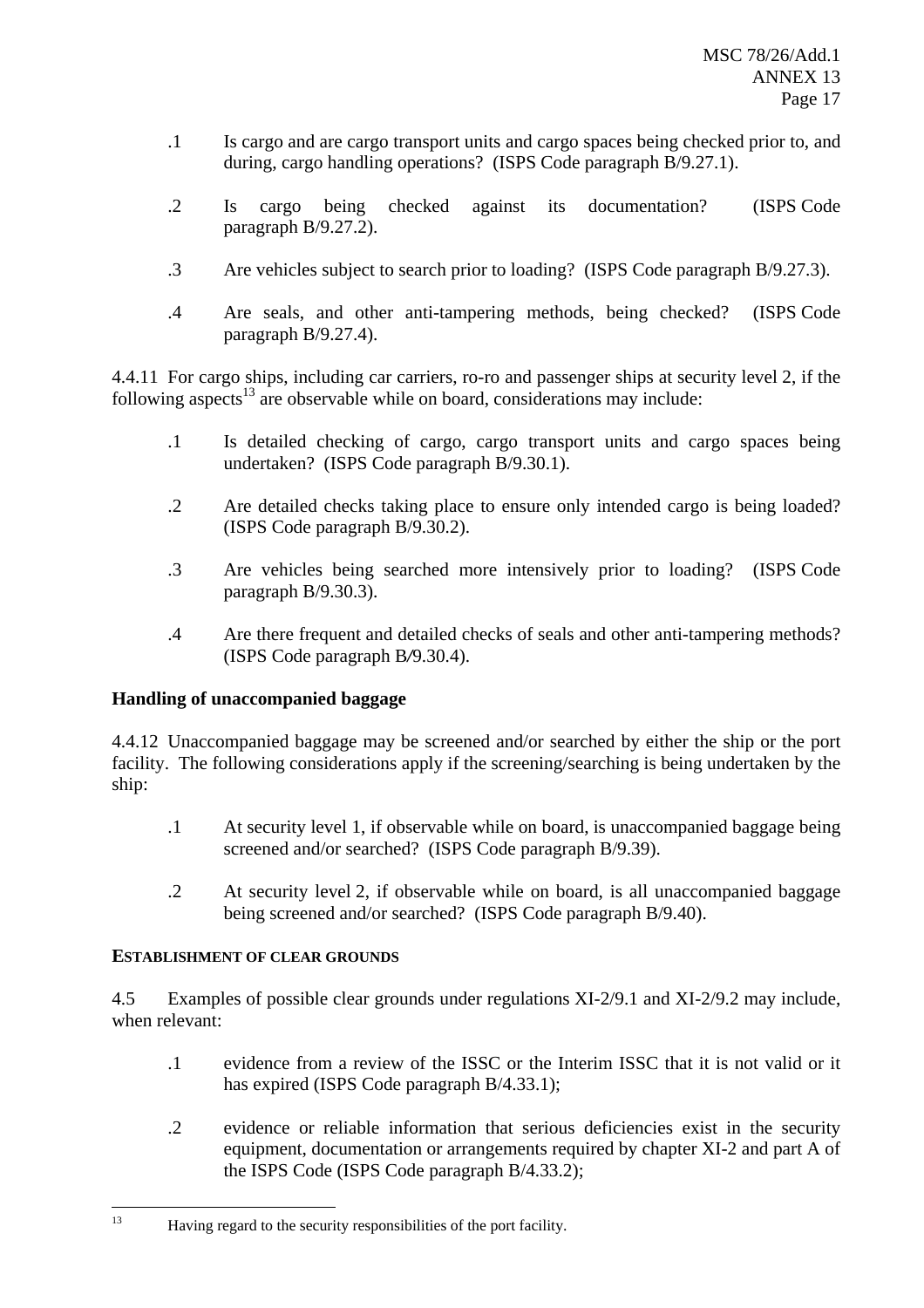- .3 a report or complaint which, in the professional judgment of the duly authorized officer, contains reliable information clearly indicating that the ship does not comply with the requirements of chapter XI-2 or part A of the ISPS Code (ISPS Code paragraph B/4.33.3);
- .4 evidence or observation gained by a duly authorized officer using professional judgment that the master or ship's personnel are not familiar with essential shipboard security procedures or cannot carry out drills related to the security of the ship or that such procedures or drills have not been carried out (ISPS Code paragraph B/4.33.4);
- .5 evidence or observation gained by the duly authorized officer using professional judgment that key members of the ship's personnel are not able to establish proper communication with any other key members of ship's personnel with security responsibilities on board the ship (ISPS Code paragraph B/4.33.5);
- .6 evidence or reliable information that the ship has embarked persons, or loaded stores or goods at a port facility or from another ship where either the port facility or the other ship is in violation of chapter XI-2 or part A of the ISPS Code, and the ship in question has not completed a Declaration of Security, nor taken appropriate, special or additional security measures or has not maintained appropriate ship security procedures (ISPS Code paragraph B/4.33.6);
- .7 evidence or reliable information that the ship has embarked persons, or loaded stores or goods at a port facility or from another source (e.g., another ship or helicopter transfer) where either the port facility or the other source is not required to comply with chapter XI-2 or part A of the ISPS Code, and the ship has not taken appropriate, special or additional security measures or has not maintained appropriate security procedures (ISPS Code paragraph B/4.33.7); and
- .8 if the ship holds a subsequent, consecutively issued Interim ISSC as described in section A/19.4 of the ISPS Code, and if, in the professional judgment of an officer duly authorized, one of the purposes of the ship or a Company in requesting such a certificate is to avoid full compliance with chapter XI-2 and part A of the ISPS Code beyond the period of the initial Interim ISSC as described in section A/19.4.4 of the ISPS Code (ISPS Code paragraph B/4.33.8).

### **ACTION TO BE TAKEN WHEN CLEAR GROUNDS EXIST**

4.6 When clear grounds exist, a more detailed inspection may be conducted in accordance with the procedures for a more detailed inspection, as described in chapter 5 of this Guidance.

4.7 When deciding on proportionate control measures following an inspection the duly authorized officer should consider the degree to which the ship is able to:

- .1 maintain communication with the port facility;
- .2 prevent unauthorized access to the ship and its restricted areas; and
- .3 prevent the introduction of unauthorized weapons, incendiary devices or explosives to the ship.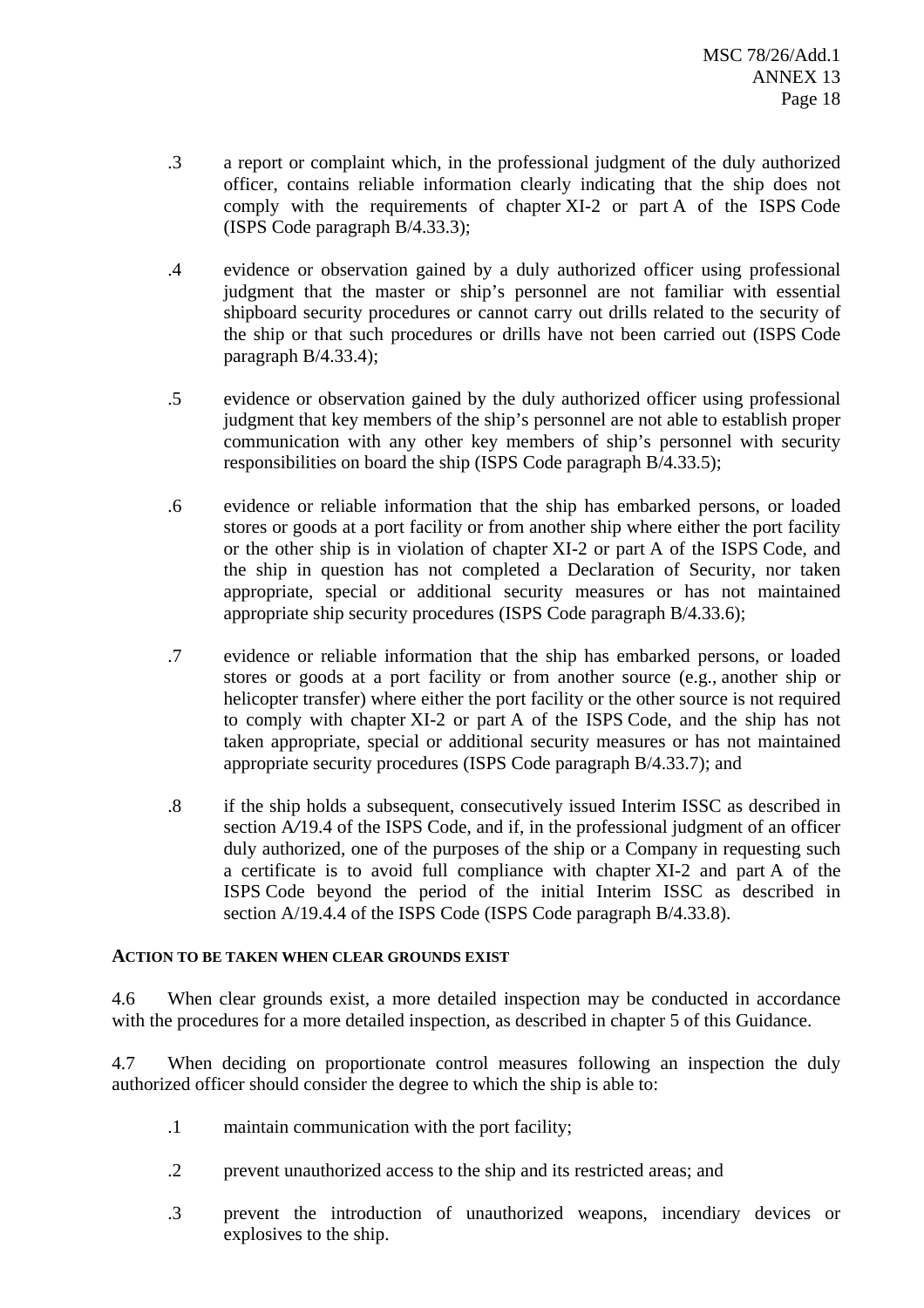4.8 The duly authorized officer shall discuss the items indicating non-compliance with the master and/or ship security officer, and endeavour to ensure the rectification of all non-compliant items. If the master or ship security officer are unable to rectify the non-compliance to the satisfaction of the duly authorized officer, that officer may:

- .1 delay the ship's departure until the non-compliance is rectified (regulation  $XI-2/9.1.3$ );
- .2 restrict ship operations until the non-compliance is rectified when the ship would present an especially serious security hazard if it were to remain in its present location or if it were to continue cargo operations, and the non-compliant items can be rectified in another less hazardous condition or location. Restriction of ship operations may include directing the ship to an alternate location within the port, modification or discontinuing of cargo operations, or expulsion of the ship from port (regulation XI-2/9.1.3); or
- .3 detain the ship until non-compliant items are rectified when the ship presents an especially serious threat to the security or safety of persons, to the ship, or to other property, and restriction of operations is insufficient to rectify the non-compliant items (regulation XI-2/9.1.3).

4.9 Such control measures may additionally or alternatively, include other lesser administrative or corrective measures (regulation XI-2/9.1.3).

4.10 Expulsion from port shall only be imposed when there are clear grounds that the ship poses an immediate threat to the security or safety of persons, or of ships or other property, and there are no other appropriate means for removing that threat (regulation XI-2/9.3.3).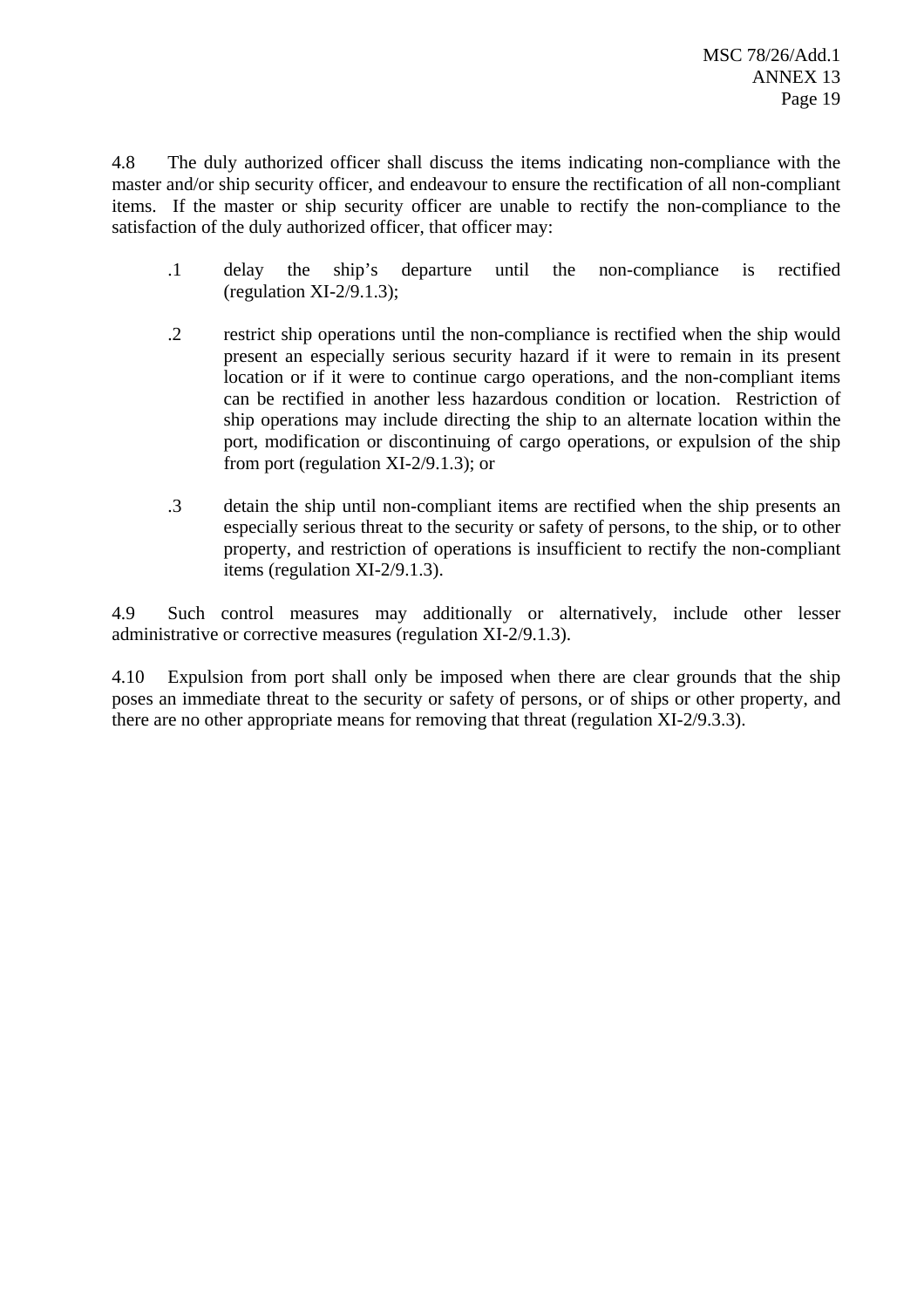#### **MORE DETAILED INSPECTION WHERE CLEAR GROUNDS EXIST**

#### **GENERAL**

5.1 When the duly authorized officer has clear grounds that the ship does not comply with the provisions of chapter XI-2 and of part A of the ISPS Code, or that the master or the ship's personnel is not familiar with essential shipboard security measures and procedures, a more detailed inspection as described in paragraphs 5.2 to 5.6 below, *may* be carried out. When carrying out a more detailed inspection, the duly authorized officer should notify the master**.** However, it should be noted that non-compliance with any topic referenced to part B of the ISPS Code may not necessarily constitute a failure to comply with chapter XI-2 or part A of the ISPS Code.

#### **MORE DETAILED INSPECTION**

- 5.2 The more detailed inspection may include:
	- .1 Can the master provide documented evidence of his*/*her responsibilities and authority, which must include his*/*her overriding authority? (ISPS Code section A*/*6.1).
	- .2 Has a ship security officer been designated and does that individual understand his/her responsibilities under the ship security plan? (ISPS Code section A/12.1).
	- .3 Is the ship security plan in the working languages of the ship? If the plan is not in English, French or Spanish, is the version translated into one of those languages? (ISPS Code section A/9.4).
	- .4 Does the ship's personnel have the capability to monitor the ship (including cargo areas), restricted areas on board, and areas surrounding the ship? (ISPS Code paragraph B/9.42).
	- .5 Are members of the ship's personnel satisfactorily performing all ship security duties, and are they aware of security communication procedures? (ISPS Code sections A/7.2.1 and A/7.2.7).
	- .6 Is access to the ship controlled, including the embarkation of persons and their effects? (ISPS sections  $A/7.2.2$  and  $A/7.2.3$ ). Are there means to identify those persons allowed access to the ship? (ISPS Code paragraph B/9.11).
	- .7 Does the ship's personnel have the capability to supervise the handling of cargo and ship's stores? (ISPS Code section A/7.2.6).
	- .8 Can the ship's officers identify the ship security officer? (ISPS Code section A/9.4.13).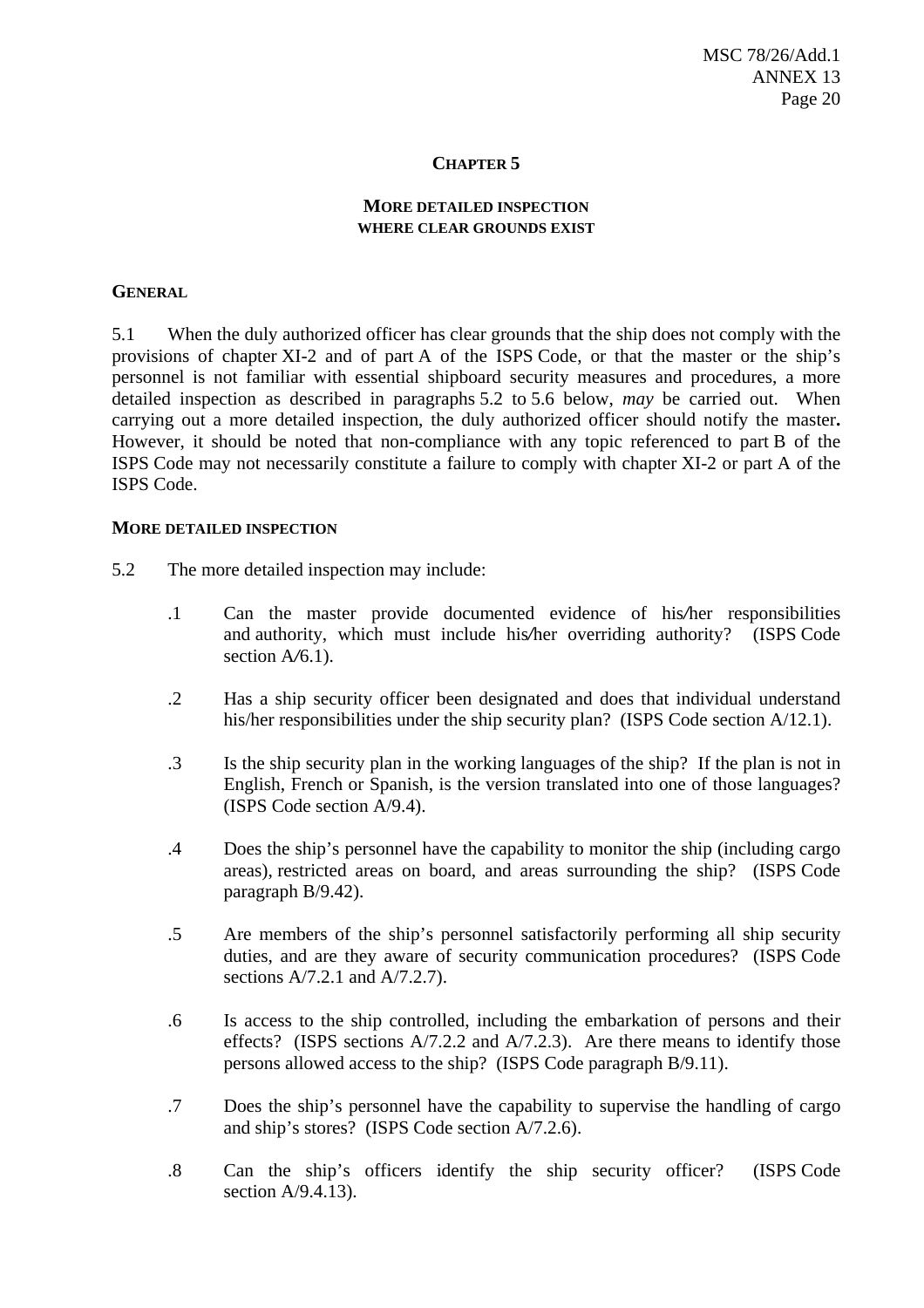- .9 Can the ship's officers identify the company security officer? (ISPS Code section A/9.4.14).
- .10 Has the ship maintained records of training, drills and exercises? (ISPS Code section A/10.1.1).
- .11 Has the ship maintained records of security level changes? (ISPS Code section  $A/10.1.4$ ).
- .12 If a security drill has been witnessed, are members of the ship's personnel familiar with their duties and the proper use of ship's security equipment? The duly authorized officer should consult with the master and ship security officer as to the proper type and location of drills, taking into account the ship type, ship personnel changes, and port facilities to be visited. Such drills should, as far as practicable, be conducted as if there was an actual security threat and may include (ISPS Code section A/13.4 and paragraphs B/13.5 and B/13.6):
	- .1 the response to a security threat or security incident;
	- .2 the response to a change to ship security level;
	- .3 detection of unauthorized access, including stowaways; and
	- .4 other incidents appropriate to the nature of identified clear grounds of non-compliance.
- .13 Are key members of the ship's personnel able to communicate with each other, port facilities and the company security officer? (ISPS Code paragraph B/9.2.3).
- .14 Is the ship capable of receiving notices from Contracting Governments on changes in security levels? (regulation XI-2/3 and XI-2/7).
- .15 Have assurances been received that the ship is capable of initiating and transmitting a ship-to-shore security alert? (regulation XI-2/6).
- .16 Has the ship security officer been appropriately trained, and does he/she have adequate knowledge of the ship security plan and procedures, the ship's layout, and the operation of ship security equipment and systems? (ISPS Code section A/13.2 and paragraphs B/13.1 and B/13.2).
- .17 Have those members of the shipboard personnel with specific security duties and responsibilities sufficient knowledge and ability to perform their assigned duties? Do they understand their responsibilities for ship security as described in the ship security plan? (ISPS Code section A/13.3 and paragraph B/13.3).
- .18 Through direct observation, is any security equipment installed aboard the ship, such as motion detectors, surveillance systems, scanning equipment, lighting and alarms*,* functioning properly?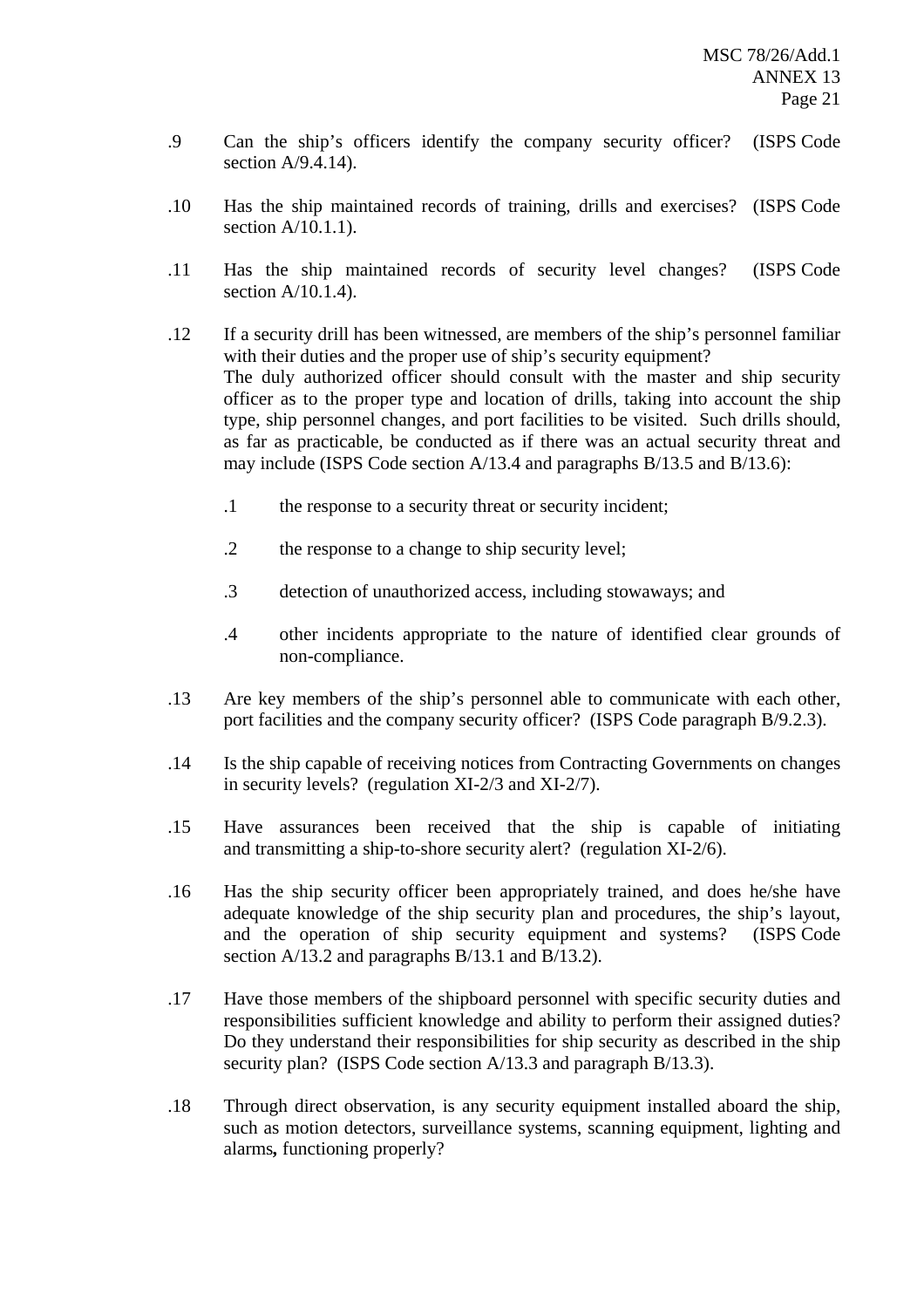#### **INSPECTION OF SHIP SECURITY PLAN**

5.3 Where the only means to verify or rectify the non-compliance is to review the relevant requirements of the ship security plan, limited access to specific sections of the plan relating to the non-compliance is exceptionally allowed. Requests for access to specific sections of the plan should include details of the non-compliance to be verified or rectified (ISPS Code sections A/9.8 and A/9.8.1).

5.4 The following sections of the ship security plan can only be inspected by a duly authorized officer with the consent of the Contracting Government whose flag the ship is entitled to fly or of the master of the ship (ISPS Code section A/9.8.1):

| Provisions of Plan which may be inspected with consent of the Contracting         |                                      |  |  |
|-----------------------------------------------------------------------------------|--------------------------------------|--|--|
| Government whose flag the ship is entitled to fly<br>or of the master of the ship |                                      |  |  |
| <b>Provisions of Plan</b>                                                         | <b>ISPS Code</b><br><b>Reference</b> |  |  |
| Prevention of introduction of non-authorized articles                             | A/9.4.1                              |  |  |
| Prevention of unauthorized access to the ship                                     | A/9.4.3                              |  |  |
| Evacuation of the ship                                                            | A/9.4.6                              |  |  |
| Auditing security activities                                                      | A/9.4.8                              |  |  |
| Training, drills and exercises                                                    | A/9.4.9                              |  |  |
| Interfacing with port facility security activities                                | A/9.4.10                             |  |  |
| Review of ship security plan                                                      | A/9.4.11                             |  |  |
| Reporting security incidents                                                      | A/9.4.12                             |  |  |
| Identification of the ship security officer                                       | A/9.4.13                             |  |  |
| Identification of the company security officer                                    | A/9.4.14                             |  |  |
| Frequency of testing or calibration of security equipment                         | A/9.4.16                             |  |  |
| Security of Ship Security Plan                                                    | A/9.6                                |  |  |
| Security activities not covered by ISPS code                                      | B/9.51                               |  |  |

5.5 The following provisions of the ship security plan are considered as confidential information and cannot be subject to inspection by a duly authorized officer unless otherwise agreed with the Contracting Government whose flag the ship is entitled to fly (ISPS Code section  $A/9.8.1$ ):

| Provisions of Plan which may be inspected ONLY with the consent of<br>Contracting Government whose flag the ship is entitled to fly |                                      |  |
|-------------------------------------------------------------------------------------------------------------------------------------|--------------------------------------|--|
| <b>Provisions of Plan</b>                                                                                                           | <b>ISPS Code</b><br><b>Reference</b> |  |
| <b>Restricted</b> areas                                                                                                             | A/9.4.2                              |  |
| Responding to security threats or breaches of security, including                                                                   | A/9.4.4                              |  |
| frequency of inspection data                                                                                                        |                                      |  |
| Responding to any security instructions at security level 3                                                                         | A/9.4.5                              |  |
| Duties of those assigned security responsibilities                                                                                  | A/9.4.7                              |  |
| Procedures for maintenance of security equipment                                                                                    | A/9.4.15                             |  |
| Ship security alert system                                                                                                          | A/9.4.17 and .18                     |  |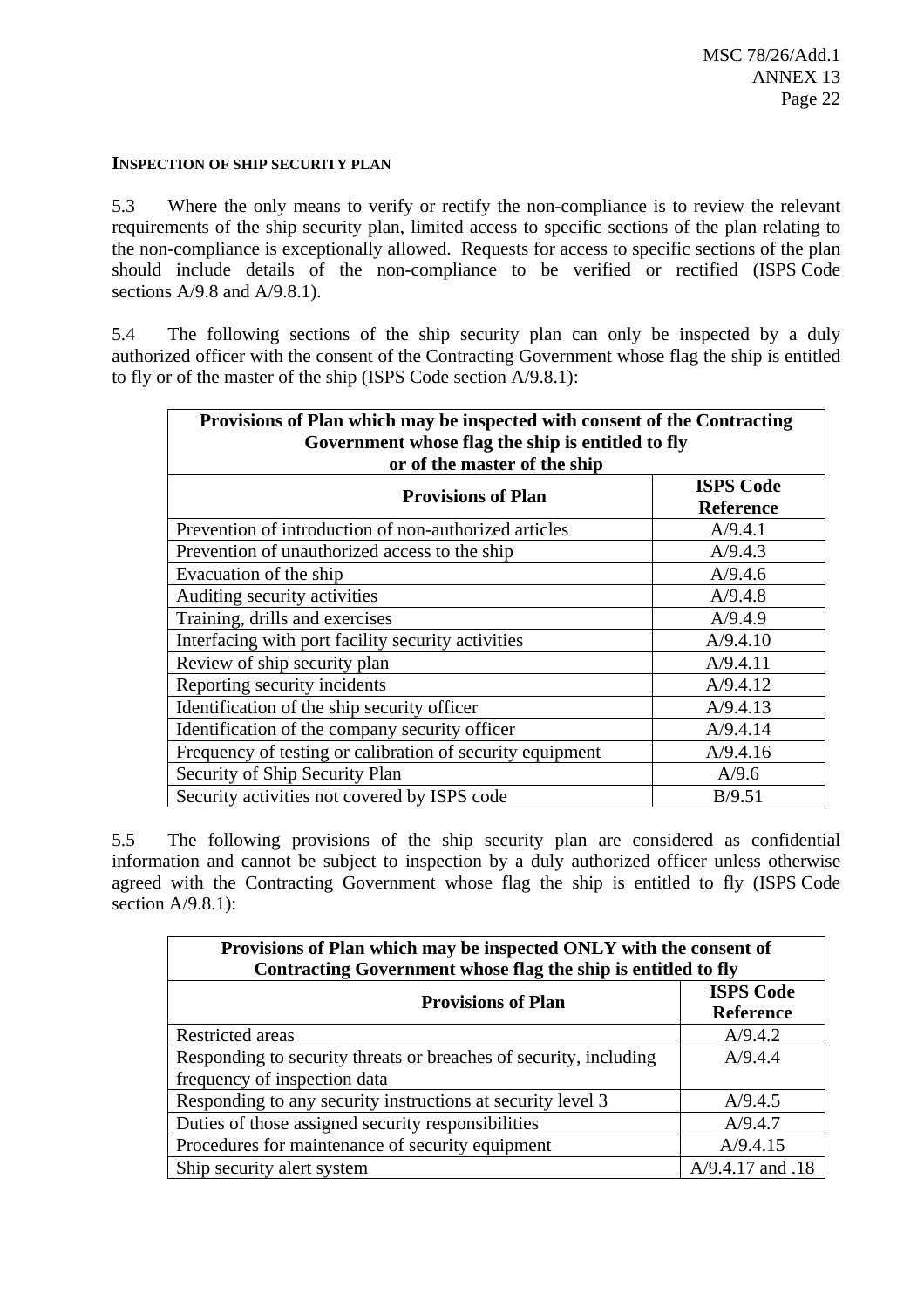5.6 The duly authorized officer shall continue discussions on those items indicating non-compliance with the master and/or ship security officer, and endeavour to ensure the rectification of all non-compliant items.

### **CONTROL MEASURES**

5.7 When there are clear grounds, as reflected in paragraph 4.5, the duly authorized officer may impose further control measures as outlined in paragraphs 4.6 to 4.10.

5.8 Such control measures may additionally or alternatively include other lesser administrative or corrective measures (regulation XI-2/9.1.3).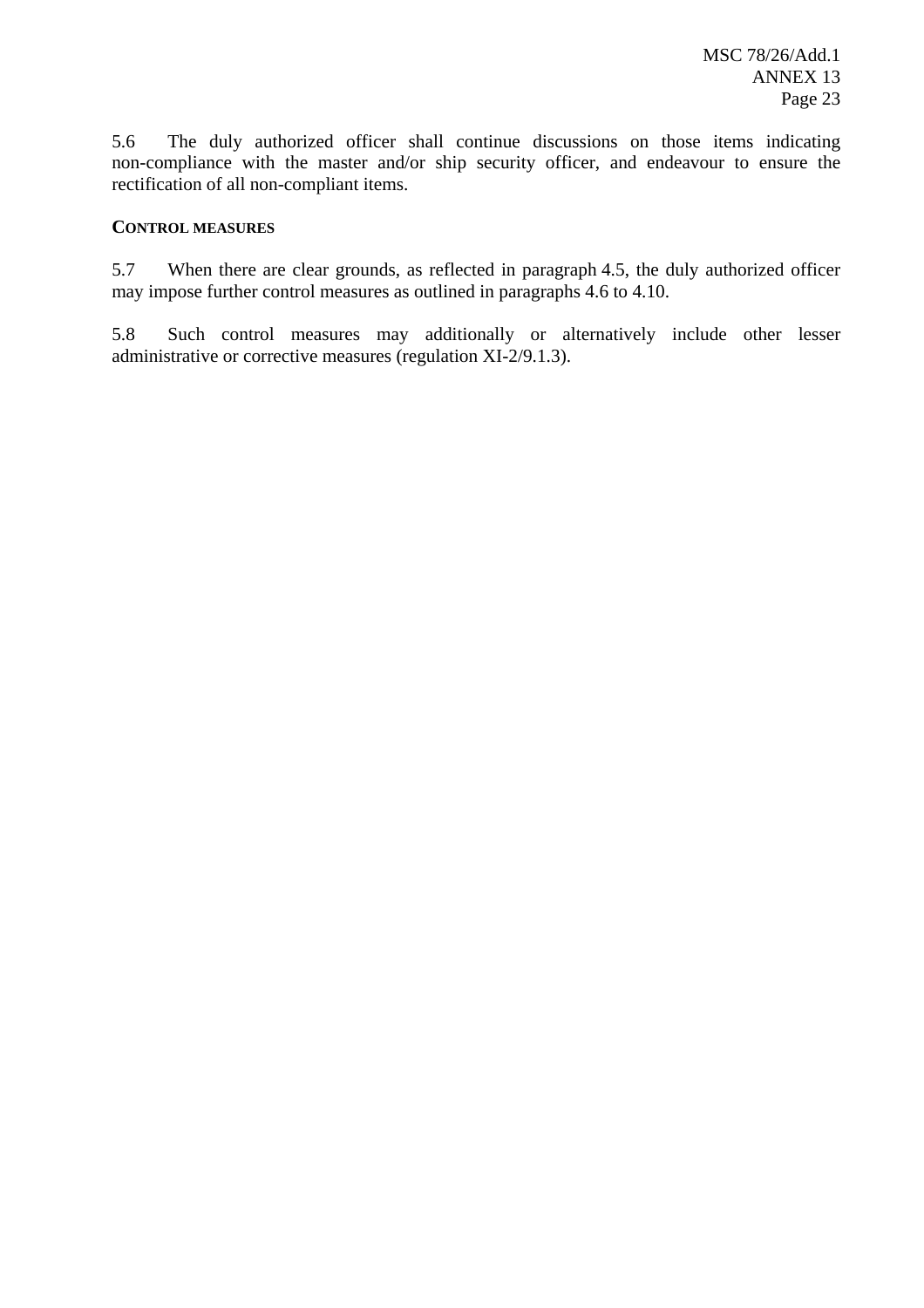#### **SAFEGUARDS**

#### **GENERAL**

6.1 In exercising control and compliance measures, the duly authorized officer should ensure that any control measures or steps imposed are proportionate. Such measures or steps should be reasonable and of the minimum severity and duration necessary to rectify or mitigate the non-compliance (ISPS Code paragraph B/4.43).

6.2 When duly authorized officers exercise control and compliance measures:

- .1 all possible efforts shall be made to avoid a ship being unduly detained or delayed. If a ship is thereby unduly detained, or delayed, it shall be entitled to compensation for any loss or damage suffered (regulation XI-2/9.3.5); and
- .2 necessary access to or disembarkation from the ship shall not be prevented for emergency or humanitarian reasons and for security purposes (regulation XI-2/9.3.5).

6.3 The control measures and the steps referred to in regulation XI-2/9 and in this Guidance shall only be imposed until the non-compliance giving rise to the control measures or steps has been corrected to the satisfaction of the duly authorized officer, taking into account actions proposed by the ship or the Administration, if any (regulation XI-2/9.3.4).

#### **UNRELIABLE SOURCES OF INFORMATION**

6.4 Should control measures or steps initiated on the basis of evidence or information received from other sources fail to establish non-compliance, the Contracting Government should evaluate the use of such sources, the motives these sources may have for providing misleading information, and determine whether or not information received from these sources should continue to be considered as 'reliable'. In cases of clear abuse the Contracting Government should consider further action aimed at curtailing similar instances, possibly co-ordinated with the Administration or the ship, if appropriate.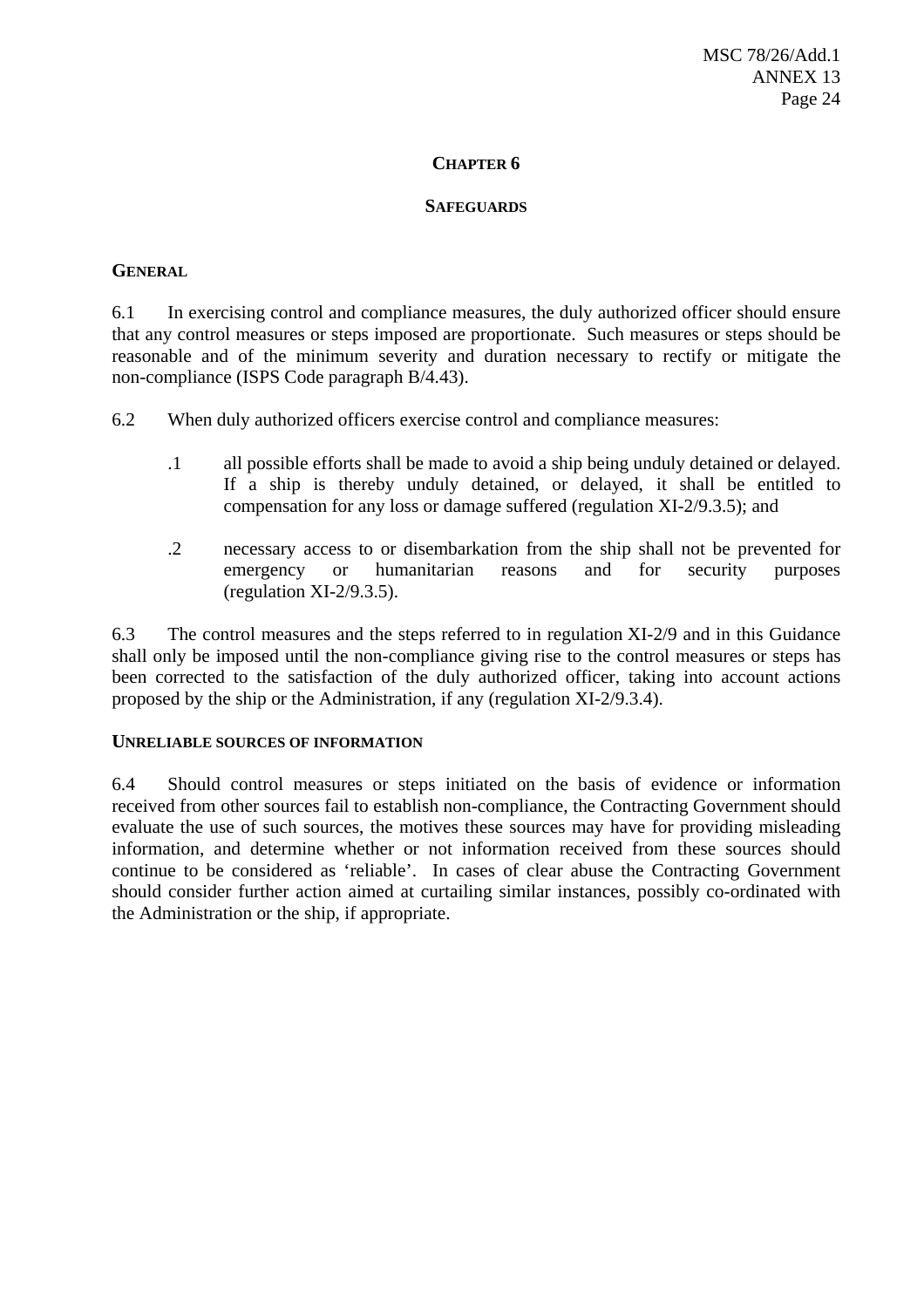## **REPORTING**

#### **REPORTS IN RESPECT OF CONTROL OF SHIPS IN PORT**

7.1 Duly authorized officers should ensure that, on the conclusion of an inspection of a ship in port, the ship's master or ship security officer is provided with a report giving the results of the inspection, details of any action taken by the duly authorized officer, and a list of any non-compliances to be rectified by the master, ship security officer or the company. Such reports should be made in accordance with the format set out in Appendix 1 (regulation XI-2/9.3.1).

7.2 When, in the exercise of control and compliance measures, a duly authorized officer inspects, delays, restricts operations, detains or expels a ship from port after clear grounds for non-compliance have been identified, the Contracting Government shall report<sup>14</sup> forthwith by the most expeditious means in writing to the Administration specifying which control measures have been imposed or steps taken and reasons thereof. The Contracting Government shall also provide copies of such report to the recognized security organization, which issues the ship's ISSC (or the Interim ISSC), and the Organization (regulation XI-2/9.3.1).

7.3 When the ship is denied entry to, or expelled from port, the Contracting Government should notify the relevant authorities of the ship's next port of call, if known, and any other appropriate coastal States. This notification shall be sent with the appropriate security and confidentiality safeguards (regulation XI-2/9.3.2).

### **REPORTS IN RESPECT OF SHIPS INTENDING TO ENTER PORT**

7.4 When, in the exercise of control and compliance measures, a duly authorized officer has clear grounds that a ship that intends to enter port is non-compliant with chapters XI-2 or part A of the ISPS Code after receiving the information specified in paragraph 3.1 of this Guidance, the duly authorized officer shall attempt to establish communication with and between the ship and the Administration to rectify the identified non-compliant items (regulation XI-2/9.2.4).

7.5 When non-compliance is not rectified through this communication, the duly authorized officer shall notify the ship of the intention to take proportionate steps to rectify those items. After receiving this information, the master may withdraw his*/*her intention to enter the port (regulation XI-2/9.2.5).

7.6 When, in the exercise of control and compliance measures, a duly authorized officer takes any of the proportionate steps in this Guidance, to rectify non-compliance on a ship intending to enter port, including denial of entry, the Contracting Government shall forthwith inform in writing the Administration specifying which control measures have been imposed or steps taken and reasons thereof. The Contracting Government shall provide copies of such a report to the recognized security organization, which issued the ship's ISSC (or the Interim ISSC), and the Organization. (regulation XI-2/9.3.1).

Specific contact information is available on the ISPS Code database which has been established pursuant to regulation XI-2/13 and is available on the IMO web-site.

 $14$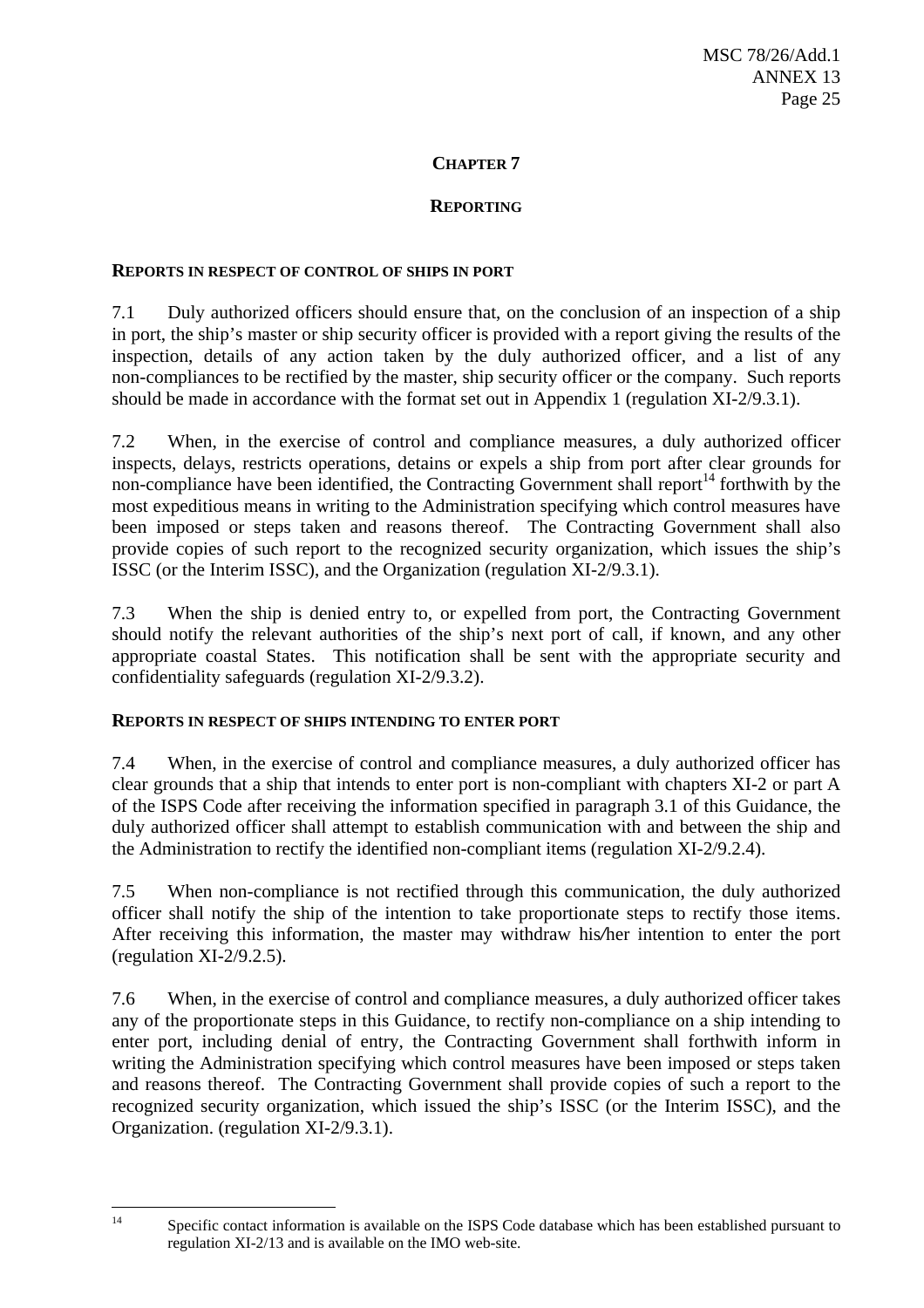### **APPENDIX 1**

# **RELATED MATERIAL**

| Resolution MSC.136(76)  | Performance standards for a ship security alert system                                                                                                        |  |
|-------------------------|---------------------------------------------------------------------------------------------------------------------------------------------------------------|--|
| Resolution MSC.147(77)  | Adoption of the Revised performance standards for a ship security<br>alert system                                                                             |  |
| MSC/Circ.1067           | Early implementation of the special measures to enhance maritime<br>security                                                                                  |  |
| MSC/Circ.1072           | Guidance on provision of ship security alert systems                                                                                                          |  |
| MSC/Circ.1073           | Directives for Maritime Rescue Co-ordination Centres (MRCCs)<br>on acts of violence against ships                                                             |  |
| MSC/Circ.1074           | Interim Guidelines for the authorization of RSOs acting on behalf<br>of the Administration and/or Designated Authority of a Contracting<br>Government         |  |
| MSC/Circ.1097           | Guidelines for the implementation of SOLAS chapter XI-2 and the<br><b>ISPS Code</b>                                                                           |  |
| MSC/Circ.1104           | Implementation of SOLAS chapter XI-2 and the ISPS Code                                                                                                        |  |
| MSC/Circ.1106           | Implementation of SOLAS chapter XI-2 and the ISPS Code to<br>port facilities                                                                                  |  |
| MSC/Circ.1109           | False security alerts and distress/security double alerts                                                                                                     |  |
| MSC/Circ.1110           | Matters related to SOLAS regulations XI-2/6 and XI-2/7                                                                                                        |  |
| MSC/Circ.1111           | Guidance relating to the implementation of SOLAS chapter XI-2<br>and the ISPS Code                                                                            |  |
| MSC/Circ.1112           | Shore leave and access to ships under the ISPS Code                                                                                                           |  |
| MSC/Circ.1113           | Guidance to port State control officers on the non-security related<br>elements of the 2002 SOLAS amendments                                                  |  |
| Resolution A.955(23)    | Principles<br>Amendments<br>the<br>safe<br>manning<br>to<br>on<br>(Resolution A.890 $(21)$ )                                                                  |  |
| Resolution A.956 $(23)$ | Amendments to the Guidelines for the onboard operational use of<br>shipborne<br>identification<br>automatic<br>(AIS)<br>systems<br>(Resolution A.917 $(22)$ ) |  |
| Resolution A.959(23)    | Format and guidelines for the maintenance of the Continuous<br>Synopsis Record (CSR)                                                                          |  |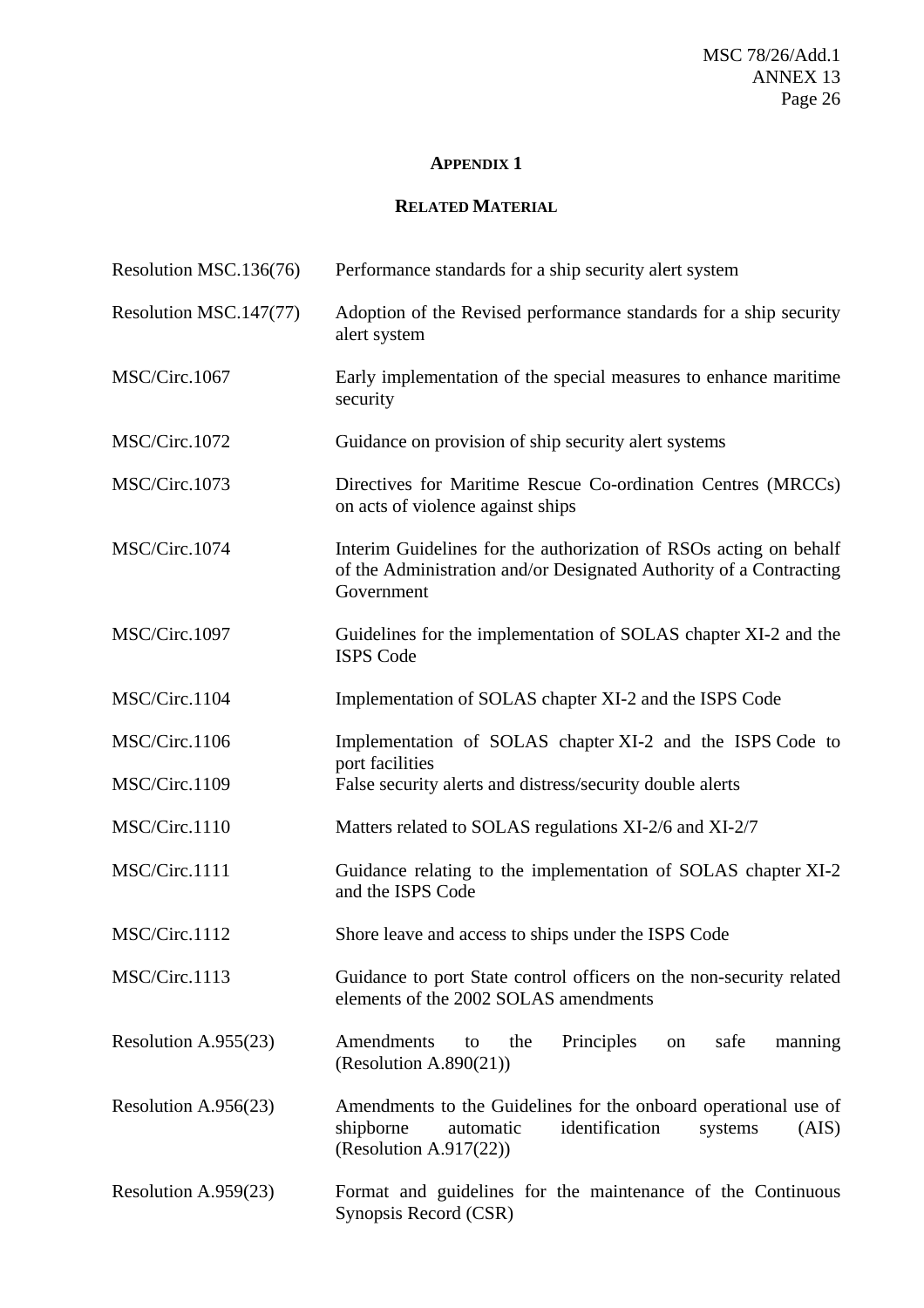MSC 78/26/Add.1 ANNEX 13 Page 27

| Circular Letter No.2514 | Information required from SOLAS Contracting Governments under<br>the provisions of SOLAS regulation XI-2/13                                                            |
|-------------------------|------------------------------------------------------------------------------------------------------------------------------------------------------------------------|
| Circular Letter No.2529 | Information required from SOLAS Contracting Governments under<br>the provisions of SOLAS regulation XI-2/13.1.1 on communication<br>of a single national contact point |

IMO/ILO Code of Practice on Security in Ports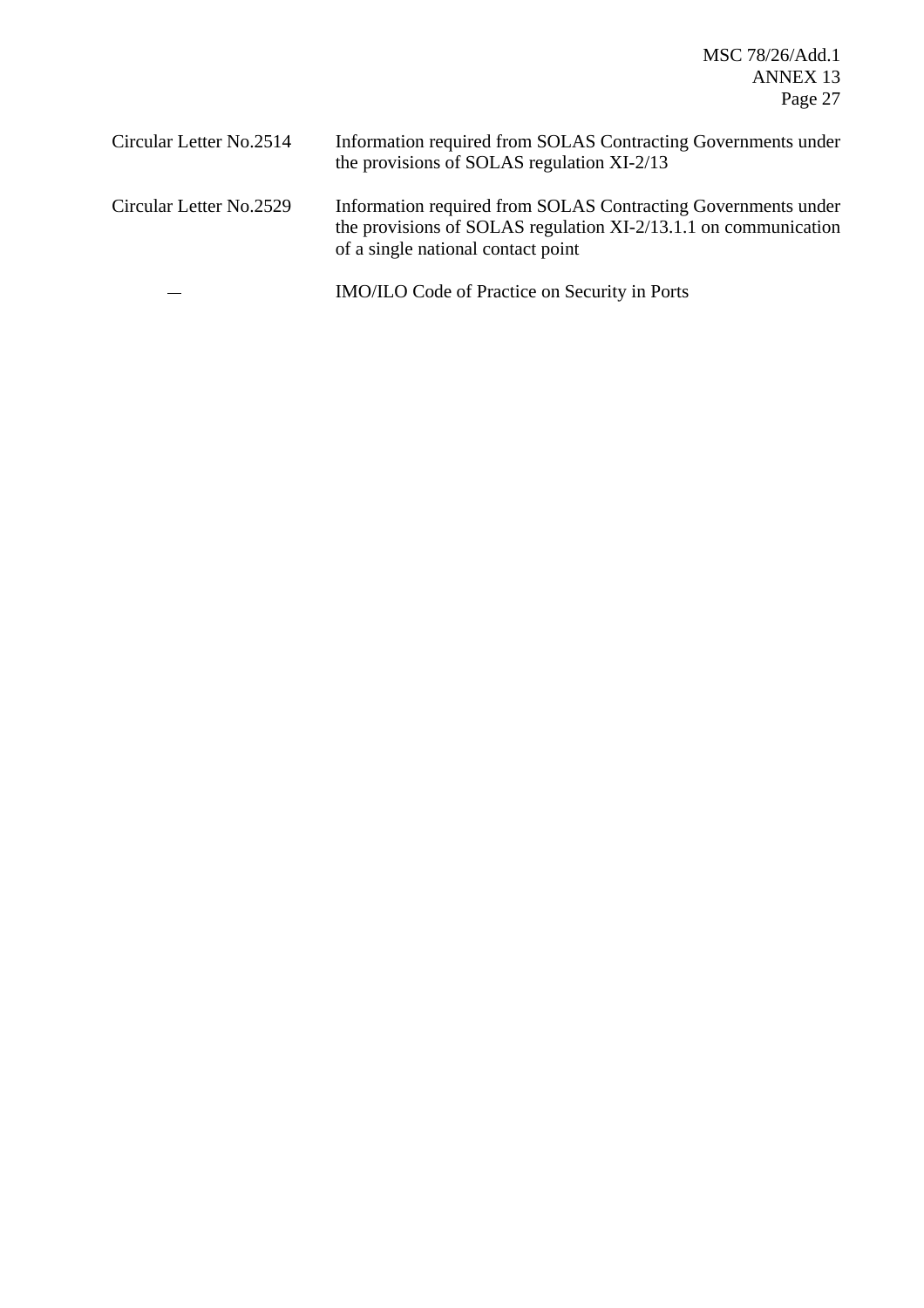#### **APPENDIX 2**

#### **REPORT OF THE IMPOSITION OF A CONTROL AND COMPLIANCE MEASURE IN ACCORDANCE WITH INTERIM GUIDANCE ON CONTROL AND COMPLIANCE MEASURES TO ENHANCE MARITIME SECURITY (RESOLUTION MSC.159(78))**

| (Reporting authority)                         | Copy to: Master                                                                                     |  |  |
|-----------------------------------------------|-----------------------------------------------------------------------------------------------------|--|--|
| (Address)                                     | Duly Authorized Officer administrative office                                                       |  |  |
| (Telephone & Fax)                             | If control measures, other than lesser administrative                                               |  |  |
|                                               | measures are taken, additional copies of this report<br>shall be provided to:                       |  |  |
|                                               |                                                                                                     |  |  |
|                                               | Administration<br>$\mathbf{L}$                                                                      |  |  |
|                                               | Recognized security organization                                                                    |  |  |
|                                               | <b>IMO</b>                                                                                          |  |  |
|                                               | Port State of ship next port call                                                                   |  |  |
|                                               | (if denied entry or expelled)<br>$\mathbf{L}$                                                       |  |  |
| 1.                                            |                                                                                                     |  |  |
| 3.<br>4.                                      |                                                                                                     |  |  |
| 6.                                            |                                                                                                     |  |  |
| 8.                                            | 9. Gross tonnage: $\frac{1}{2}$                                                                     |  |  |
| 10. Year build:                               |                                                                                                     |  |  |
| 11. Recognized security organization: _______ |                                                                                                     |  |  |
|                                               |                                                                                                     |  |  |
|                                               | 13. Registered bareboat charterer, if applicable (from CSR):                                        |  |  |
|                                               | <u> 1989 - Johann Barbara, martin da kasar Amerikaansk filosof</u>                                  |  |  |
| 15. ISSC issuing Authority: _______________   |                                                                                                     |  |  |
|                                               |                                                                                                     |  |  |
|                                               |                                                                                                     |  |  |
| 19. Action taken by Duly Authorized Officer:  |                                                                                                     |  |  |
| None                                          | 20. Specific control measures taken (marks as follow: "x" actions taken, "-" no actions taken)<br>□ |  |  |
| Lesser administrative measures                | П                                                                                                   |  |  |
| More detailed inspection                      | П                                                                                                   |  |  |
| Ship departure delayed                        | п                                                                                                   |  |  |
| <b>Restricted Ship Operation</b>              |                                                                                                     |  |  |
| Cargo operation modified or stopped           | □                                                                                                   |  |  |
| Ship directed to other location in port       | □                                                                                                   |  |  |
| Ship detained                                 |                                                                                                     |  |  |
| Ship denied entry into port                   |                                                                                                     |  |  |
| Ship expelled from port                       | Н                                                                                                   |  |  |
|                                               |                                                                                                     |  |  |
|                                               |                                                                                                     |  |  |
|                                               | Duly authorized officer                                                                             |  |  |
|                                               |                                                                                                     |  |  |
|                                               |                                                                                                     |  |  |
|                                               | مله مله مله                                                                                         |  |  |